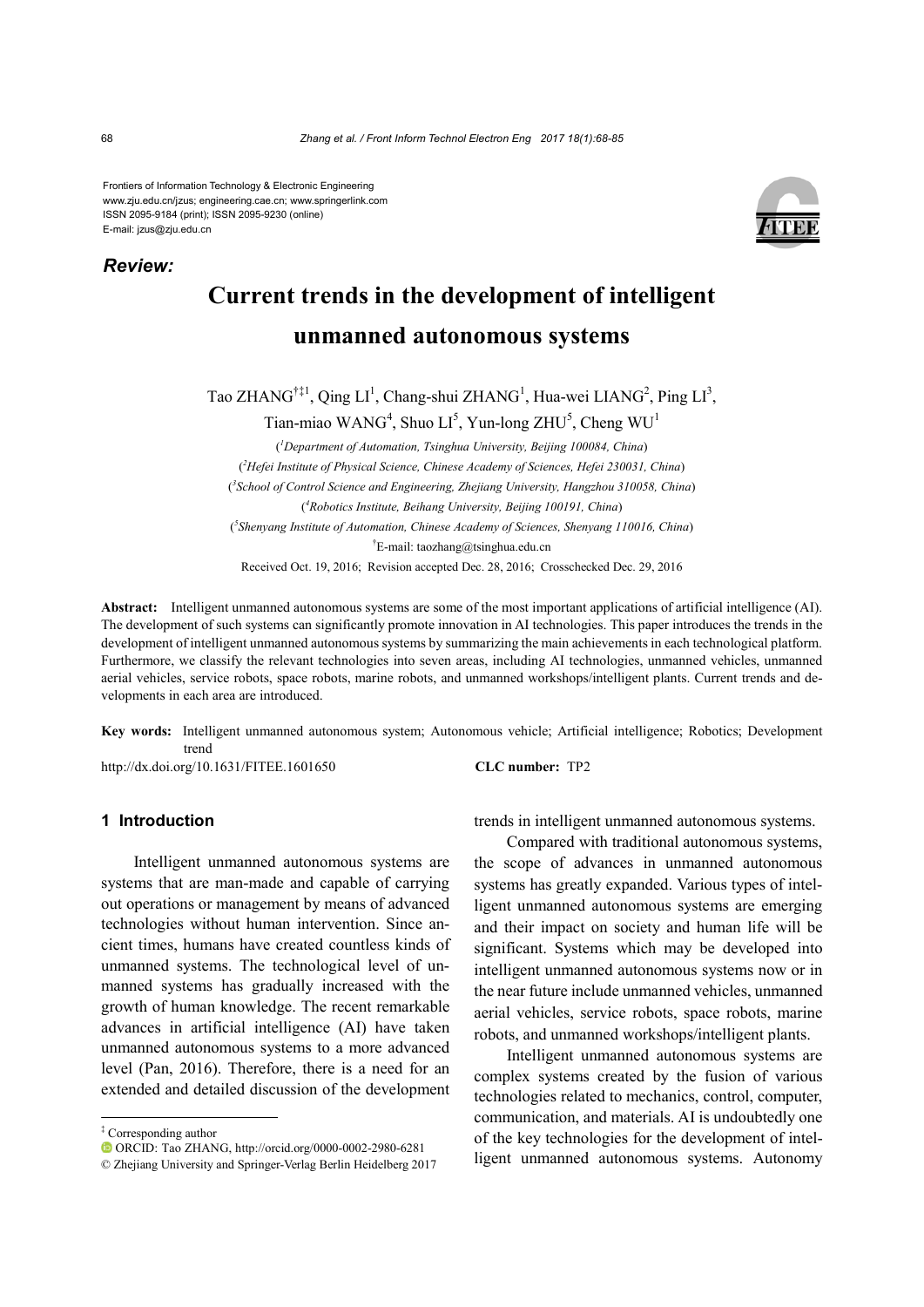and intelligence are the two most important features of intelligent unmanned systems. To realize and continuously improve these two features of the system, the most effective approaches are normally to use various technologies of AI, such as image recognition, human-machine interaction, intelligent decision making, reasoning, and learning. Due simply to the development of these AI technologies, we have found that humans can create much more intelligent unmanned systems with a higher level of autonomy and intelligence, in some respects approaching human levels.

In this paper, we introduce the development trends in intelligent unmanned autonomous systems by summarizing the main achievements in several areas. Sections 2 to 8 introduce the trends in the development of AI technology applications for intelligent unmanned autonomous systems, unmanned vehicles, unmanned aerial vehicles, service robots, space robots, marine robots, and unmanned workshops/ intelligent plants. This forms the basis for an overall description of the current trends in the development of intelligent unmanned autonomous systems.

# **2 Trends in the development of AI technology applications for intelligent unmanned autonomous systems**

In recent decades, AI and machine learning have developed rapidly in computer vision, acoustics, and other learning problem domains, especially since the emergence of deep learning (LeCun *et al*., 2015). Many amazing unmanned autonomous applications have arisen thanks to more advanced models and the improved computing capabilities of hardware. For example, unmanned ground or aerial vehicles and medical robotics have been remarkably developed due to the evolving progress in AI and machine learning. In particular, deep learning has proved to have outstanding learning capacity in tasks with great complexity. Modern computing devices like graphics processing units (GPUs) (Chetlur *et al*., 2014) and computation frameworks like Caffe (Jia *et al*., 2014), Theano (Theano Development Team, 2016), and TensorFlow (Abadi *et al*., 2016), have helped designers and engineers build novel and robust unmanned autonomous systems.

Machine learning has supported unmanned autonomous systems in two ways: providing perception and control similar to human interaction with the outside world, by first receiving information and then analyzing and controlling it. Sensory perception such as vision, acoustics, and tactility represent information sources from the outside world. Models are needed to transform the information into different levels of abstraction to describe the environment. When the information has been obtained, unmanned systems can learn to control actions using reinforcement learning mechanisms (Sutton and Barto, 1998) by evaluating rewards from the environment with which they interact and then choosing the best policy. These methods can help create end-to-end systems with the ability to learn a specified task with the collected data.

In vision, abstractions can include object detection (Girshick *et al*., 2014; Girshick, 2015; Ren *et al*., 2015), classification (Krizhevsky *et al*., 2012; Simonyan and Zisserman, 2014; Szegedy *et al*., 2015), and semantic understanding (Huang *et al*., 2013) using convolution neural networks (LeCun and Bengio, 1995). Inspired by the hierarchical architecture of the human visual cortex (Hubel and Wiesel, 1962), architectures for multiple convolution-pooling layers have been proposed and are being used in different machine learning tasks. For vision tasks (Fig. 1),



**Fig. 1 Convolution neural network architecture and principles**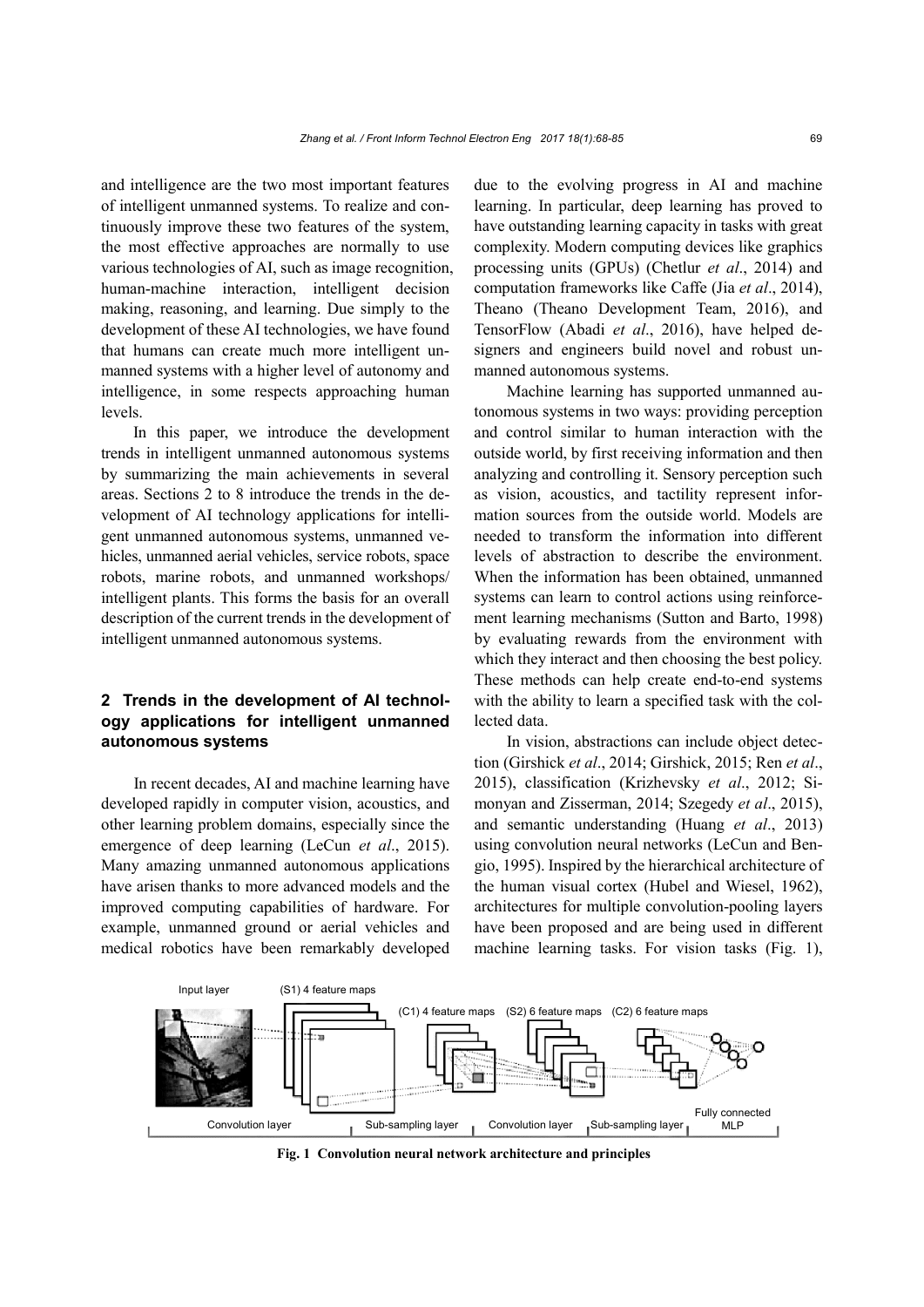convolution layers compute a feature map by convolving local windows and kernels; pooling layers compress the feature map by picking a maximum activation output or the average of a local window to one pixel, thus forming a hierarchical pyramid structure with the higher layer representing a higher level of abstraction. Convolution neural networks take advantage of existing local structures and share weights, which can dramatically reduce over-fitting problems that occur in fully connected networks.

For the sequence data of acoustics (Sak *et al*., 2014) and language (Mikolov *et al*., 2010; Vinyals *et al*., 2015), models with recurrent structures have brought significant improvements to state-of-the-art performance. They have introduced chain-like loop structures into recurrent neural networks (Funahashi and Nakamura, 1993) as shown in Figs. 2a and 2b, in which  $F(X, H)$  defines the mapping from sequence inputs *X* and hidden states *H* to sequential outputs. Simple recurrent neural network (RNN) architectures have problems with long-term dependencies, while sometimes we need only a few previous memories. Long short-term memory (LSTM) (Hochreiter and Schmidhuber, 1997) models solve this problem by introducing different gate functions that control the flow of information. This approach has been quite successful in tasks involving language models (Sutskever *et al*., 2014) and speech recognition (Graves *et al*., 2013). Meanwhile, breakthroughs in image captioning (Vinyals *et al*., 2015) have succeeded in transforming images into the language domain by combining the convolutional neural network (CNN) and recurrent models. Inspired by research in image recognition science (Rensink, 2000), recurrent attention models (Mnih *et al*., 2014) further contribute to tasks involving machine translation (Luong *et al*., 2015) and image captioning (Xu *et al*., 2015).



**Fig. 2 A basic diagram of recurrent neural networks in rolled (a) and unrolled (a) form**

*F*(*X*, *H*) defines the inner network, within which models like LSTM and attention are implemented

Unlike the models described above, deep reinforcement learning attempts to learn how to interact with the environment (Sutton and Barto, 1998). It concerns environment *Σ*, set of actions *A*, state *S*, and a value function *V* in the hope of learning a policy mapping  $\pi(s, a)$  to make sequential decisions for a larger cumulative reward, by optimizing the *Q*-function  $Q(s, a)$  as an objective function which defines the utility of an action at a certain state. It is usually optimized by dynamic optimization and Monte Carlo and temporal difference methods. The first deep reinforcement learning model is the deep *Q* network (DQN) (Mnih *et al*., 2013), which transforms the learning problem into a *Q*-learning problem using a neural network called the '*Q*-network'. The DQN learning parameters in the *Q*(*s*, *a*) function are defined by aligning the maximum expectations of the utilities, which may be biased in some stochastic environments and hence result in overestimation. The double *Q*-network (van Hasselt *et al*., 2015) reduces overestimation by combining *Q*-learning and deep models, and thus can be used to approximate large-scale functions. The deep deterministic policy gradient (DDPG) optimization method for deep reinforcement models has improved robustness gradient (Lillicrap *et al*., 2015) estimation in dealing with deep continuous control models. Results from experiments show its convergence speed and robustness. Much research in applied deep neural networks in reinforcement learning has led to applications in different domains, such as the introduction of game theory into deep models (Heinrich and Silver, 2016) processing highdimensional vision information and dealing with active perception problems (Oh *et al*., 2016), and engineering frameworks like OpenAI (Brockman *et al*., 2016; O'Shea and Clancy, 2016).

Many remarkable applications have appeared along with developments in the research areas of unmanned autonomous systems. Innovations in unmanned ground/aerial vehicles for business and security uses have surprised the research community, and even come to life. For example, Google has released its unmanned car for sale in California, while Tesla and other manufacturers' products are undergoing testing. Also, unmanned aerial vehicles (UAVs) are frequently used in search and rescue and battlefield environments for different purposes. AI algorithms are applied inside these systems on a large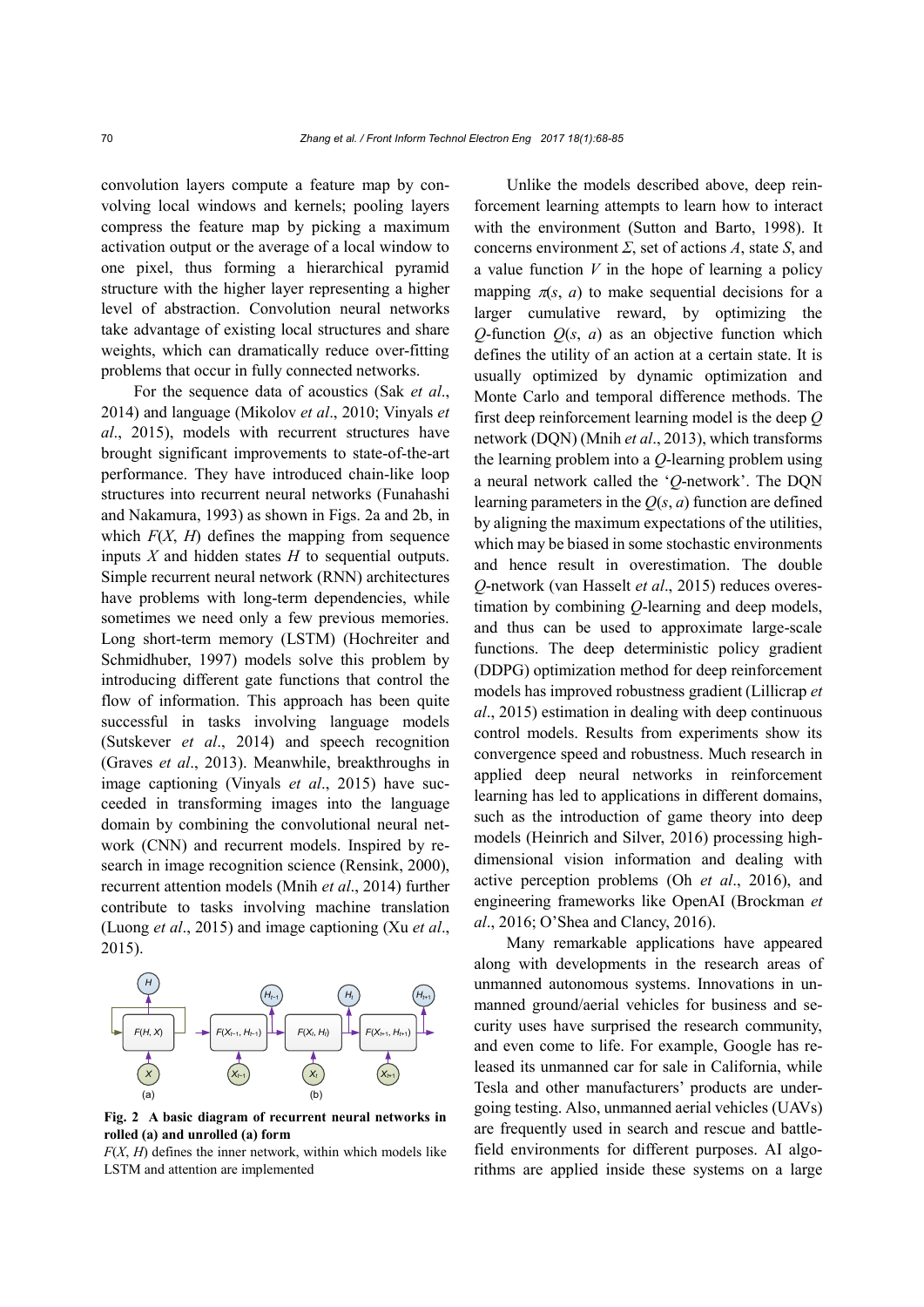scale for purposes including vision, radio/radar signal recognition, and trajectory planning (Guizzo, 2011). These inventions provide economic benefits and help save lives. In addition, advances in deep reinforcement learning have brought games into a new era as humans start to pay attention to their robot competitors: AlphaGo won against the famous Korean player Lee Sedol with a final score of 4:1. The game of Go is considered the most complicated game in human history.

#### **3 Trends in unmanned vehicle development**

Unmanned vehicles (UVs) have received significant attention from both academics and industry over the last decade. UVs are a typical complex system and have been involved in many technical fields in different disciplines such as cognitive science, AI, robotics, and vehicle engineering. They have been widely considered a universal experimental platform for verifying visual, auditory, cognitive, and AI technologies (Montemerlo *et al*., 2008). The development of UVs can not only improve the safety of driving and the efficiency of current transportation systems, but also play a significant role in other applications such as unmanned military combat platforms, polar and nuclear leak detection, and functions in other extreme environments.

In the early 1950s, the American company Barrett Electronics developed the world's first automatically guided vehicle system. From 2004 to 2007, the American Defense Advanced Research Projects Agency (DARPA) organized three UV challenges, which promoted the rapid development of UV technologies (Bacha *et al*., 2008; Montemerlo *et al*., 2008; Urmson *et al*., 2008).

In China, the National University of Defense Technology of China developed the Hongqi CA7460 autonomous driving car with an autopilot, reaching a speed of 130 km/h, and a maximum speed of up to 170 km/h on the highway. The car also displayed passing ability on the road (Huang *et al*., 2010). Tsinghua University, Xi'an Jiaotong University, Hefei Institute of Physical Science of the Chinese Academy of Sciences, and other research institutes have also developed their own UVs (Zhao *et al*., 2012; Ma *et al*., 2015). From 2008 to 2015, the National Natural Science Foundation of China organized seven China

Smart Car Future Challenges against the background of road traffic needs (Huang *et al*., 2014). In 2014, the General Reserve Department of the People's Liberation Army (PLA) organized an unmanned ground vehicle challenge for off-road environments (Shi and Liu, 2014). The successes of these challenges have played a significant role in promoting the development of UVs in China.

Due to the development of UVs, many derivative technologies have been applied to real applications. For example, the tactical UVs of the United States Marine Corps (USMC) can execute missions such as reconnaissance, nuclear biological chemical (NBC) detection, break down barriers, and direct anti-sniper shooting in any weather or in complex terrain. Carnegie Mellon University has developed a new kind of UV 'crusher', which can drive in complex environments. Since the beginning of the wars in Iraq and Afghanistan, about 8000 unmanned ground vehicles of various types have been involved in the missions 'Operation Enduring Freedom' and 'Operation Iraqi Freedom'. Until September 2010, these unmanned ground vehicles had performed 125000 tasks, including suspicious target identification, road cleaning, and positioning and removal of improvised explosive devices (IEDs). The U.S. Army, Navy, and Marine Corps explosive demolition teams have used unmanned ground vehicles to detect and destroy more than 11000 IEDs.

From 2010, the development of UVs entered a new phase because many automobile manufacturers and IT companies started to switch their attention to this field. Mercedes-Benz, BMW, Volkswagen, Ford, and independent prototype companies have launched new R&D programs for UVs. Google's UVs (Markoff, 2010), which are the representative models, are already on the road legally in California, Nevada, Florida, and Michigan, USA. On December 22, 2014, Google officially announced the completion of the first fully functional prototype of a UV, and started official road testing in 2015. Since then they have tested vehicles over 1.4 million miles. Tesla's UV with wireless firmware upgraded to version 7.1.1, has accumulated 780 million miles of test data, and can collect one million miles of data every 10 h. Mobileye, an Israeli intelligent driving technology equipment manufacturer, announced early in 2013 that the company's equipment would be available for automatically driving a car on the road in 2016. Its C2-270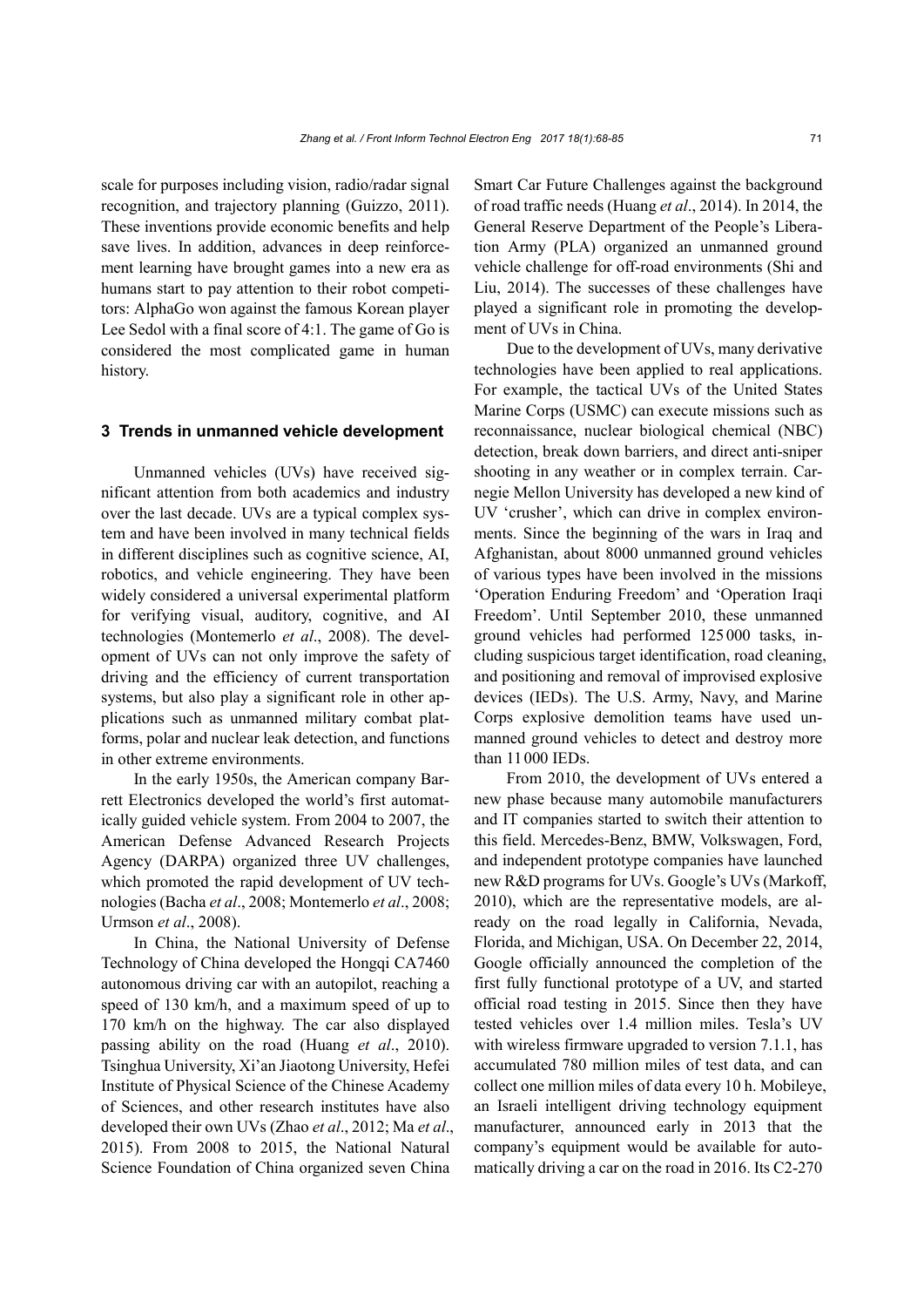intelligent traffic warning systems, a successful application of the company's products, would be launched with its product upgrade. Apple also started an internal development program called 'Titan'.

Chinese companies have also been attracted to the boom in UVs. The Chinese search engine giant Baidu has released its first UV-related project. In cooperation with the Hefei Institutes of Physical Science, the Guangzhou Automobile Group has developed a renewable energy UV. Other native Chinese automobile manufacturers such as BYD, Yutong, and SAIC are also actively exploring the development and industrialization of UV technologies.

Despite the progress in UVs, there are still considerable problems that need to be solved, including situational awareness in real-time environments, intelligent decision making, high-speed motion control, precision driving maps, unmanned system evaluation and assessment methods, and system reliability.

# **4 Trends in unmanned aerial vehicle development**

# **4.1 Overview of unmanned aerial vehicles**

An unmanned aerial vehicle (UAV), commonly known as a drone, is an unmanned aircraft system (Wikipedia, 2016a). Therefore, it is a typical kind of advanced autonomous unmanned system. In general, UAVs can be used to collect data and perform monitoring, surveillance, investigation, and inspection (Nagaty *et al*., 2013). According to their different areas of applications, UAVs can be divided into two major categories, civilian and military (Valavanis, 2007).

Military UAVs, a kind of weapon, are used mainly for surveillance, reconnaissance, electronic countermeasures, and attack and damage assessment in battles. Compared with military uses, civilian UAVs have a wider range of application including environmental monitoring, resource exploration, agricultural surveying, traffic control, weather forecasting, aerial photography, disaster search and rescue, and transmission line and railway line inspections.

#### **4.2 Status of military unmanned aerial vehicles**

UAVs were first introduced by the U.S. military during World War I (1917) (OSD, 2002). Military requirements gave birth to a variety of UAVs. Many of them were involved in wars, such as the World War II, the Vietnam War, the Middle East Conflict, and the Kosovo War, in which they played important roles (Wikipedia, 2016b). These wars promoted the rapid development of UAV technologies. So far, the most advanced and well known military UAVs include the X47-B, Predator, Global Hawk, and Fire Scout, which are already capable of autonomous takeoff and landing, and following autonomous flight routes. Some of them can partly adapt to flight faults or condition variations. However, according to the 'Unmanned Aircraft System Roadmap 2005–2030' published by the U.S. Defense Department in 2005, the current autonomous level of military UAVs is lower than level 3 (OSD, 2005). They do not have autonomous capabilities for route planning, decision-making, coordination, and cooperation. Compared with Western countries, military UAV technology development started late in China, but is now in a stage of rapid growth. Considerable achievements have been made in recent years (Hsu *et al*., 2013; Chase *et al*., 2015).

#### **4.3 Status of civilian unmanned aerial vehicles**

Military UAVs are technically more advanced than civilian UAVs, except with respect to autonomy. With improvement in UAV policies, civilian UAV technologies and industrial applications are growing rapidly (Canis, 2015). Currently, civilian UAV applications focus mainly on agricultural plant protection, aerial photography, and power line inspections. In the next few years, some investment organizations have predicted that the sales of civilian UAVs will maintain an annual growth rate of 50% or more.

Civilian UAVs commonly fall into two categories: fixed wing types (Chao *et al*., 2010) or rotary wing types (Kendoul, 2012). As most aerial work requires low altitude and low speed operation, rotary wing UAVs are more popular in the field of civilian UAVs. With the development of such technologies as communications, sensors, and embedded systems, the autonomy of civilian UAVs has been significantly improved. Already, advanced civilian UAVs can not only take off, land, and fly along routes autonomously, but also detect and avoid obstacles in real time. In addition, some of them can fly in formation and cooperate with each other autonomously (Wang *et al*.,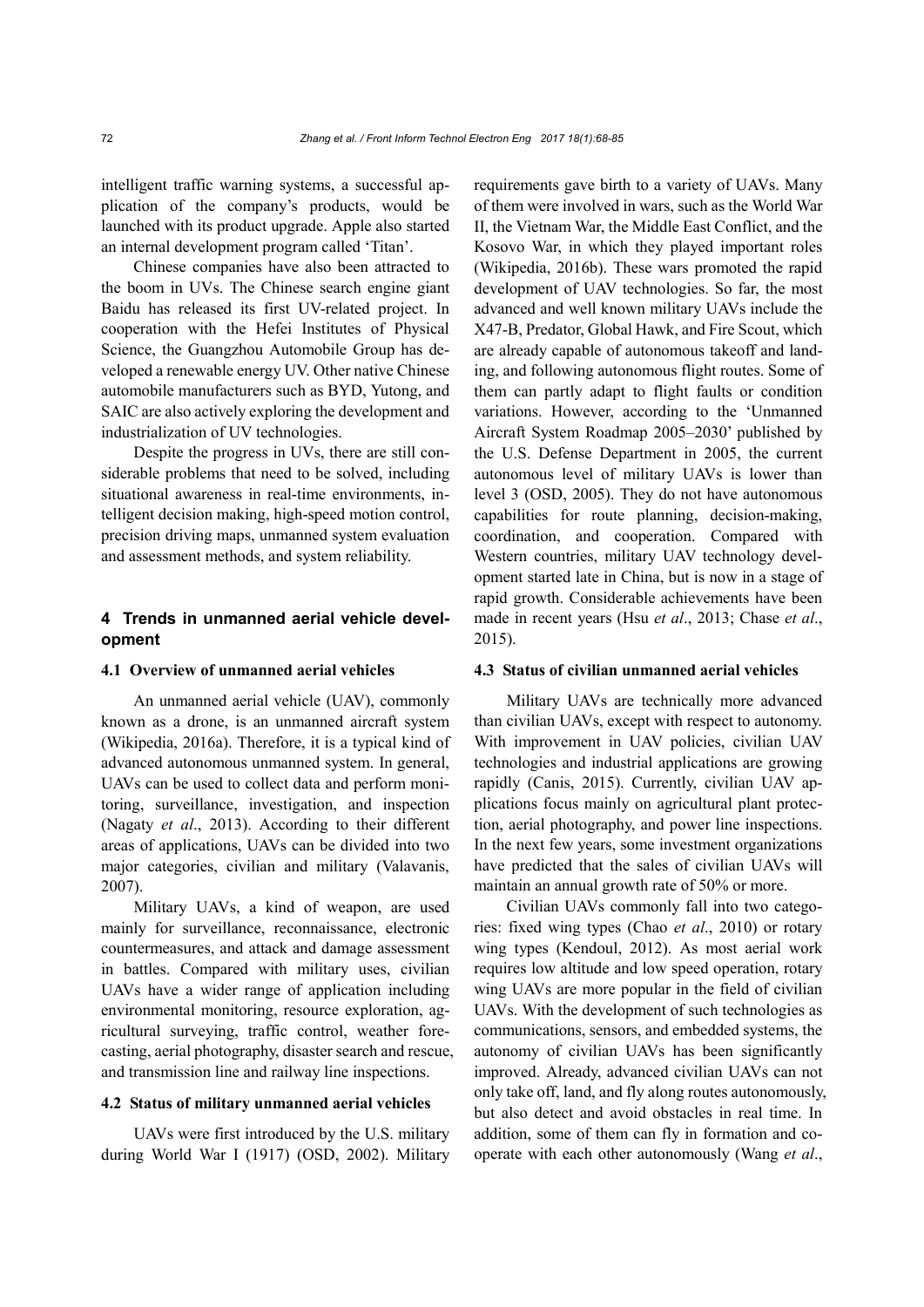2007). Therefore, when it comes to autonomous abilities, civilian UAVs have outperformed military UAVs in some respects.

# **4.4 Trends in unmanned aerial vehicle development**

With progress in all kinds of technologies, the future development of UAVs shows a trend towards diversification. However, as an advanced autonomous unmanned system, the UAV is destined to evolve in the direction of low [manual](javascript:void(0);) [intervention,](javascript:void(0);) high autonomy, and high intellectualization, no matter whether it is for military or civilian use. The predicted trends in UAV development until 2030 are shown in Fig. 3.



**Fig. 3 Predicted trends in the development of unmanned aerial vehicles** 

Three main features underpinning these trends are as follows:

1. Control systems

The autonomous control level of UAV control systems can be divided into several grades. For example, in 2005 the U.S. Department of Defense divided the autonomous control system of military UAVs into 10 levels (OSD, 2005). Generally, we can divide such systems into three levels: remote control, [automatic](javascript:void(0);) [control,](javascript:void(0);) and autonomous control. Currently, most UAVs have reached the level of automatic control. In other words, altitude, speed, position, and flight path can be controlled automatically (Kendoul, 2012). However, all of these controlled behaviors are pre-programmed with certainty, and do not demonstrate autonomy of a UAV. With the development of sensor technologies and improvements in embedded computing capacity, the autonomous control capability of UAVs will be significantly improved in the future. When collision risk is increased or mission conditions change during flight, the UAV will have the ability to control its flight state autonomously, instead of mechanically following a global flight path. When the abnormal condition disappears, it will return to its original flight path (Fang *et al*., 2017). Future UAVs with autonomous control levels will be characterized mainly by some flight uncertainties. Moreover, security and flexibility will be significantly improved.

2. Human-machine relationship

Changing human-machine relationships (Hoc, 2000) is another trend and area of future development for UAVs (Gupta *et al*., 2013). In the early period, UAVs were all in man-in-the-loop mode (Wikipedia, 2016c), which means that operation of the UAV could not be carried out without operation and intervention by a person. Currently, human-machine interaction with UAVs is gradually turning toward man-on-theloop mode. In this mode, UAVs execute tasks according to preset programs while people perform only a monitoring role to check that the status is normal. With enhancements in hardware and software reliability, manual intervention in UAV systems will be reduced further in the future. People will need only to act as a commander to assign tasks to UAVs, but not to monitor and control them in real time any more (Harris, 2012). We call this kind of operation manoff-the-loop mode. A UAV at this level should have a high level of safety and reliability.

3. Intellectualization

AI is a key technology for future UAV systems to improve their autonomous performance. Intellectualization of UAVs is occurring mainly in terms of autonomous flight path planning ability (Rathbun *et al*., 2002; Tisdale *et al*., 2009), autonomous decision-making ability for tasks (Ren *et al*., 2010), and autonomous air fleet collaboration ability (Merino *et al*., 2006; Maza *et al*., 2010). Among these abilities, autonomous path planning is the first intelligent trend in UAVs. At present, most paths or trajectories tracked by UAVs are preset by humans with low efficiency and flexibility. Future UAVs should be able to plan their flight path autonomously according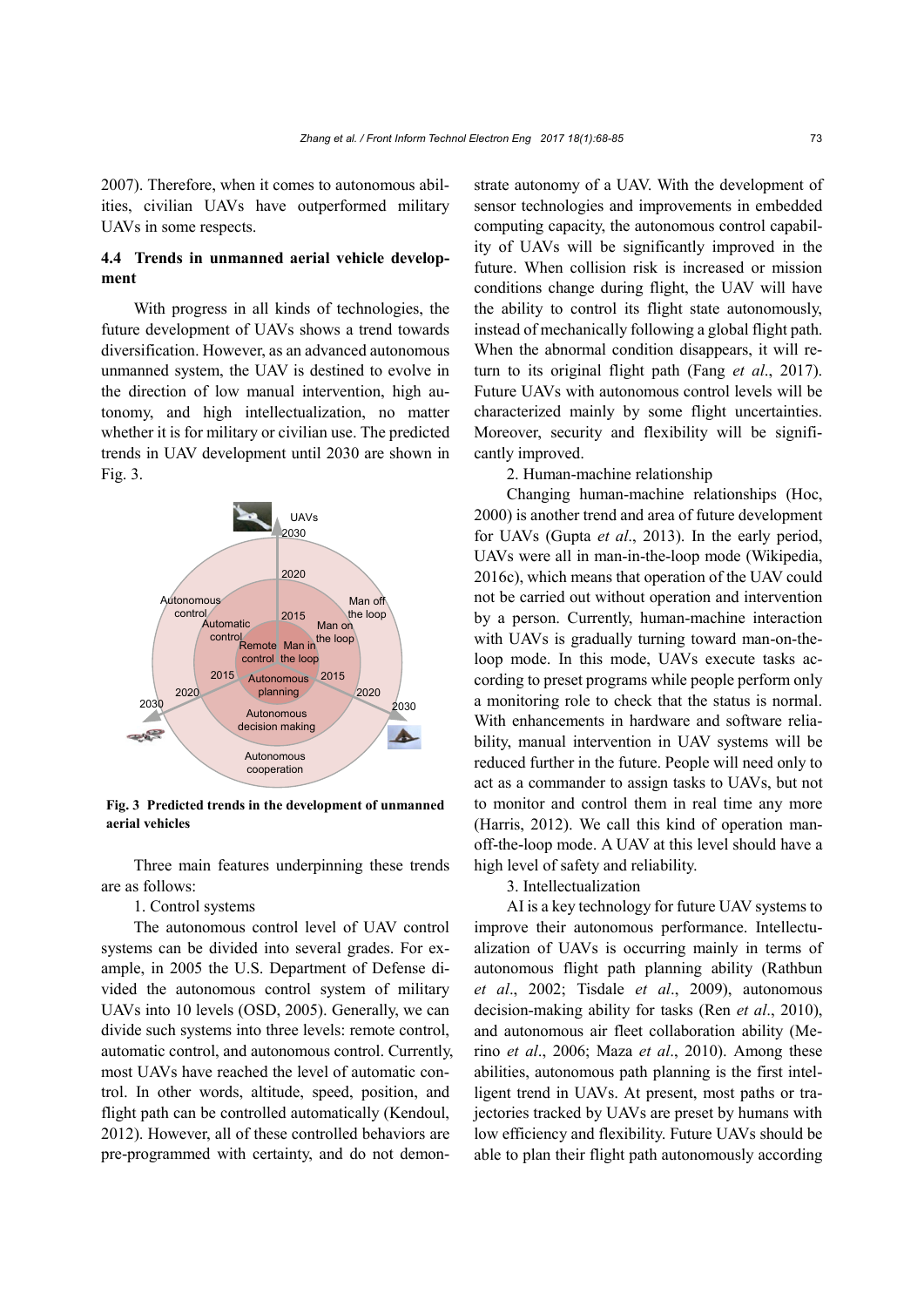to their specific mission and corresponding constraint conditions. When constraint conditions change, the UAV will adjust the flight path autonomously. The second intelligent trend in UAVs is the capability for mission understanding and decomposition. When faced with a complex mission, they will not need people to assign tasks or make decisions, but will complete the mission autonomously. The advanced intelligent UAV stage will involve swarm intelligence. A team of UAVs may be composed of many homogeneous or heterogeneous UAVs. They should have the capability for autonomous cooperation with each other and to eliminate conflicts to maximize group performance. Thus, a feature of future intellectualized UAVs will be the ability to complete complicated tasks effectively by autonomous cooperation (Valavanis and Vachtsevanos, 2014).

With progress in science, technology, and policy, future UAV systems will become truly advanced autonomous unmanned systems. In particular, it is predicted that UAVs will reach an autonomous level of 7 or 8 within the 10-level system of the Unmanned Aircraft System Roadmap 2005–2030 published by the U.S. Defense Department, and will be widely used in many civilian applications by 2020. By 2030, the autonomy level will be further increased to 9 or 10, and the coverage of UAV applications in aerospace industry and some other industries will reach 50%.

## **5 Trends in service robot development**

Robotics involves machinery, information, materials, intelligent control, and biomedicine. Not only does its own technology have high added value, and its applications have a wide scope, but also it has become an important radiation technology platform. It has great significance in enhancing the strength of military defense, improving emergency preparedness, promoting overall economic development, and improving people's living standards.

In recent years, popular service robot products in domestic and foreign markets have continued to emerge. In social communication services, research has focused on applications for helping the elderly and the disabled, housekeeping, medical care, education, entertainment, national defense, aviation, and transportation. There are three main areas of development of service robots: intelligent materials and soft robots, AI technology and chips for perception and control technology, and human-computer interaction and security technology.

# **5.1 Intelligent materials and soft robots**

From the point of view of bionics and intelligent materials, which provide the necessary technical support for realizing the function of a robot, service robots mimic biological system structures, materials, and other supports. At present, the main intelligent materials are shape memory alloys (SMAs), Li ion polymers (IPMCs), and silica gel. The application of intelligent materials makes soft robots safe, stable, oil resistant, corrosion resistant, and anti-electromagnetic. Given Imaging, an Israeli company, developed a PillCam capsule robot to replace the traditional painful endoscopy. The German robot company FESTO developed the trunk robot with many dynamic gas pipe-like link objects for muscle function, which has the flexibility to perform all kinds of precise actions. At the University of California, Berkeley, USA, Takei (Shepherd *et al*., 2011) made electronic skin with silicon, which can feel a 0–15 kPa pressure. At Harvard University, USA, George Whitesides led a research team (Yim *et al*., 2007; Martinez *et al*., 2012) that achieved a breakthrough in soft robots, using a different structure in the software allowing the device to grasp hands and have a bionic walking structure.

# **5.2 AI technology and chips for perception and control technology**

Sensing technology is the main way in which a machine obtains information from outside a device, and includes machine vision, hearing, touch, taste, electromyography (EMG) for brain cognition, pattern recognition, and natural language processing. AI improves the ability of a robot to simulate human activities and study human knowledge. In 2016, Google launched Google Home (Wang, 2016), which can receive voice commands to control home appliances. The AI assistant software Siri, which is used in the iOS system, includes question answering and chat systems. In the USA, the iRobot robotic companies and the Massachusetts Institute of Technology jointly developed an automatic intelligent floor cleaner called the Roomba robot (Hong *et al*., 2014). It functions with a navigation beacon, using simultaneous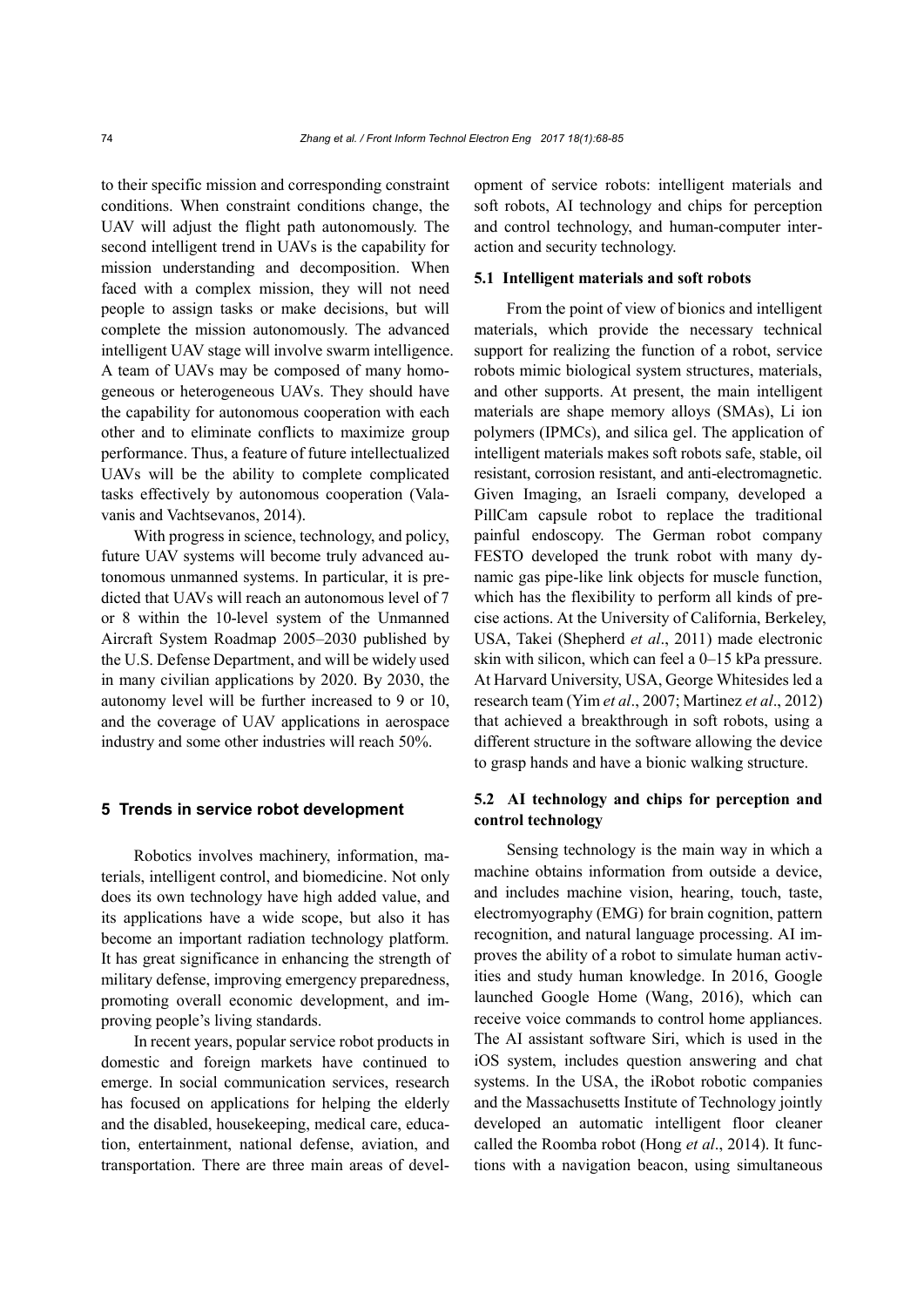visual localization and mapping technology to realize indoor autonomous cleaning. In 2013 at Macworld, Apple launched a smart toy called the Anki Overdrive (Feng, 2013) with development functions. This toy car uses AI algorithms to manipulate a robotic automobile body to implement autopilot and compete on a special track. The American MQ-9 Death unmanned aerial vehicle (Zhang, 2016) is equipped with electronic optical devices, infrared systems, low-light level television, and synthetic aperture radar. In Shenzhen City, China, the DJI-Innovations Company developed the Phantom 4 with sensing, automatic obstacle avoidance, and professional aerial ability. Google's UV navigates using a camera, radar sensors, and laser range finder. In 2016, in Wuhu City, Anhui Province, China, Baidu built the country's first UV operations area. In 2016, China's first embedded neural processing unit (NPU) chip was born, which has been applied to the world's first embedded video processing chip.

# **5.3 Human-computer interaction and security technology**

As service robots become more closely related to human life and interaction, security technology is gaining wider attention. Deka Arm, funded by DARPA, was the first to obtain U.S. FDA attestation for an assistive robotic arm. It has a neural interface which will translate the neural activity of the brain cortex to a control signal manipulating an auxiliary device (Kuiken *et al*., 2009; Rebsamen *et al*., 2010). The bed and chair integration robot (Hu *et al*., 2013) researched and developed by the Robot Institute of Beihang University, China, is able to administer care and support for the elderly, thereby greatly reducing the burden on nursing staff. The American Intuitive company created the Da Vinci Xi operating system, which is committed to minimally invasive surgery. In 2016, Boston Dynamics introduced SpotMini, a family service robot. Assisted by many sensors, it can walk freely, and load the dishwasher in the laboratory by means of a mechanical arm.

## **6 Trends in space robot development**

Space robots are one of the main means of autonomous on-orbit service. In the past 20 years, the leading powers in space have carried out a great deal of fruitful research into autonomous on-orbit service. A series of ground tests, including on-orbit tests and applications, have shown that autonomous on-orbit service is a feasible technique, and it has captured wide attention in research and development (Sullivan and Akin, 2001; Long *et al*., 2007; Flores-Abad *et al.*, 2013).

Generally, patterns in autonomous on-orbit service are performed mainly through space robots. According to the number of space robots carrying out tasks, autonomous on-orbit service can be categorized into two types: on-orbit service using a single fully functional space robot, and on-orbit service using multiple space robots with relatively simple functions.

## **6.1 Current research status of space robots**

## 6.1.1 USA

The USA conducted research into on-orbit servicing early on and took a leading position internationally. Twelve projects were conducted, six of which proceeded to on-orbit demonstration. Currently, there are three projects: the FREND (Akin and Bowden, 2003; Obermark *et al*., 2007; Debus and Dougherty, 2009), a robot refuel task (Kandaswamy *et al*., 2014), and the Phoenix program. The FREND and Phoenix programs are aimed mainly at enabling GEO satellites to operate autonomous on-orbit service, while the robot refuel task applies to international space stations and has practical functions. The development of the American space robot has undergone a complete technological progression from vision measurements, circle supervision, and rendezvous and docking to autonomous capture. The robots are aimed at on-orbit servicing of targets which are high orbiting and non-cooperative. Through the research and on-orbit verification of autonomous on-orbit service projects, the USA has made good progress in space manipulation, vision measurement targeted at cooperative objects, circling, rendezvousing, and docking.

#### 6.1.2 Germany

Germany attaches great importance to the study of space robots and automation. There have been six projects on space robots so far (Hirzinger *et al*., 1994; Settelmeyer *et al*., 1997; Cusumano *et al*., 2004; Albu-Schaffer *et al*., 2006; Landzettel *et al*., 2006;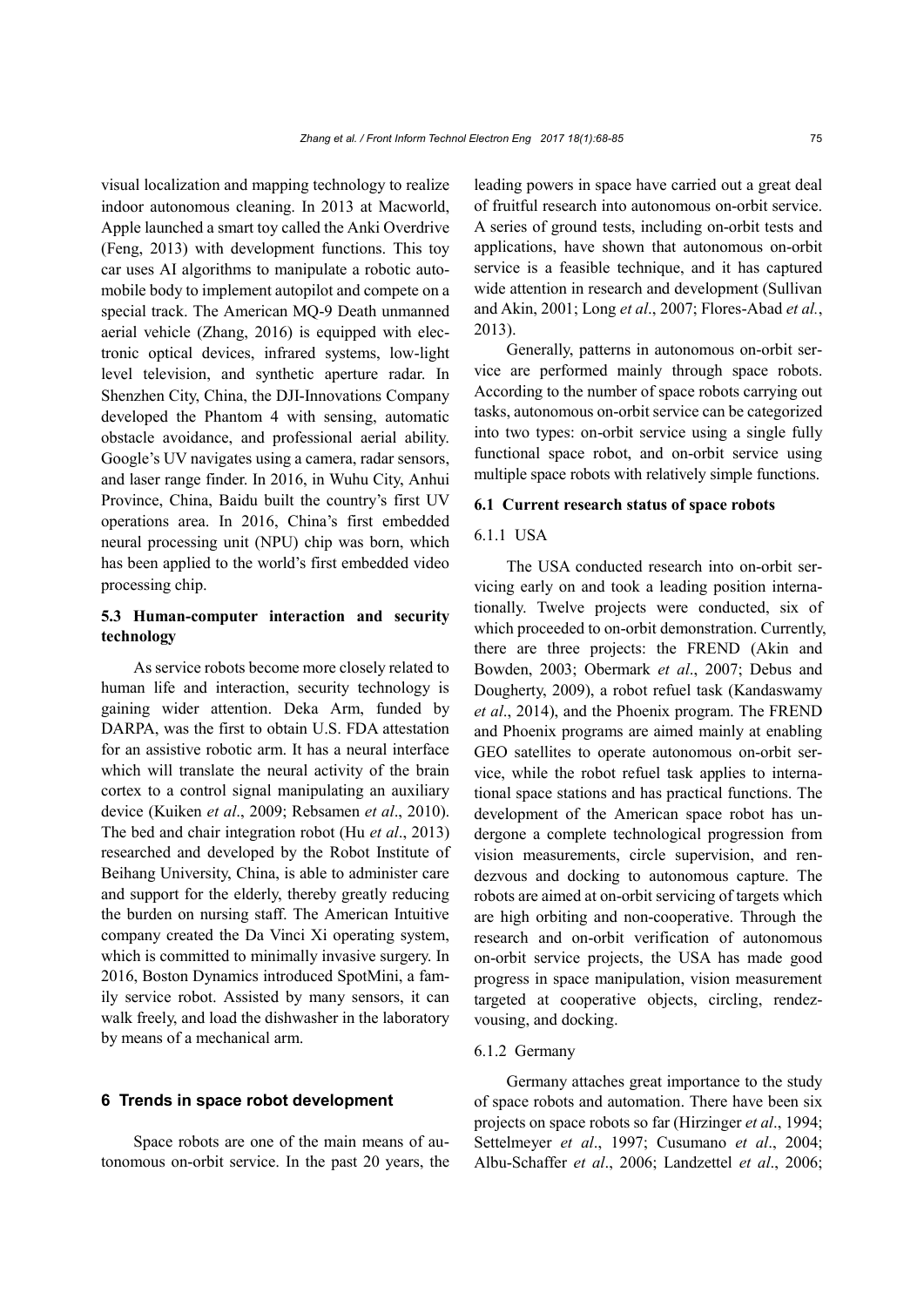Preusche *et al*., 2006), three of which conducted on-orbit demonstrations. At present, two representative projects are underway, the DOES project and the OLEV project. OLEV is aimed at providing service for GEO orbiting satellites while DOES targets mainly technical verification of low-orbiting, noncooperative objects. The development of German on-orbit service progressed from cabin robots (ground-based verification teleoperation), outboard robot joint technical verification, to carrying out a study of free-drive space robots. Furthermore, they have comprehensive research and applications in teleoperation technology.

# 6.1.3 Japan

On-orbit service technology in Japan is relatively mature and has a high status internationally. Japan has launched three projects related to space robots (Masanori *et al*., 1998; Oda *et al.*, 1999; Sato and Wakabayashi, 2001), all of which have been through on-orbit demonstration verification, especially the ETS-VII project which performed the first experiment in autonomous grasping. The Japanese approach to on-orbit service development has achieved a great leap forward in evolution from a robot arm to a free-drive flight robot. Through the demonstration of its on-orbit project, Japan has mastered the technology of the space robot arm, rendezvous and docking, and space teleoperation, thereby contributing significantly to the development of space technology.

# 6.1.4 Canada

The projects conducted on space robots in Canada serve mainly the Shuttle Remote Manipulator System (SRMS) for the space shuttle and the Mobile Serving System (MSS) of the space station (Taylor and Ramakrishnan, 1992; Zimpfer and Spehar, 1996; Stieber *et al*., 1999). The primary function of the SRMS is to capture and relieve satellites, acting as auxiliary equipment. The MSS consists of a mobile base, Space Station Remote Manipulator System, and Specific Purpose Dexterous Mechanical Arm, and its primary function is to assist with the docking and transportation of cargo. Canadian On-Orbit Development Center studies of large-scale space robot arm technology have progressed from basic arm techniques, delicate operational arms to dexterous robot hands, accumulating abundant experience in design, manufacture, and application.

#### **6.2 Trends in space robot development**

Space robots are typical intelligent unmanned autonomous systems. The likely future trends in their development can be described as follows.

# 6.2.1 Requirements

1. In the future, there will be a strong demand for space robots in the fields of space station maintenance, on-orbit service for satellites, and on-orbit assembly of large-scale spacecraft.

2. The operation of space robots will be more concerned with small-scale, generalized, and accurate operation.

# 6.2.2 Mechanical structure

1. Looking back on their history, space robots have followed a development route from single-arm robots, to dual-arm robots, then multi-arm robots. Thus, future space robots will become multi-armed and increasingly complicated.

2. Given the diversity of tasks and environments, appropriate reconfigurable and compliant robots will be applied to each workspace.

## 6.2.3 Manipulation by the end effector

1. Generalized multi-fingered robot hands and customized replaceable tool sets are two major trends in the design of the end effector.

2. There will be a strong demand for various kinds of sensing approaches, which will determine the manipulation capacity and intelligence of the robots.

#### 6.2.4 Dynamics and control

1. With the increasing complexity of robotic systems, more attention will be paid to the cooperative control of multi-arm, multi-robot systems.

2. To ensure the safety of astronauts and machines during the human-machine collaborative process, security will become an important aspect of the design of space robots.

3. With the increased capacity for sensing and information processing, more emphasis will be placed on human-computer interaction, which will gradually evolve into semi-autonomous, and finally fully autonomous control.

## 6.2.5 Human-machine interaction

1. To make full use of the intelligence of robots, the advantages of human-in-loop control should be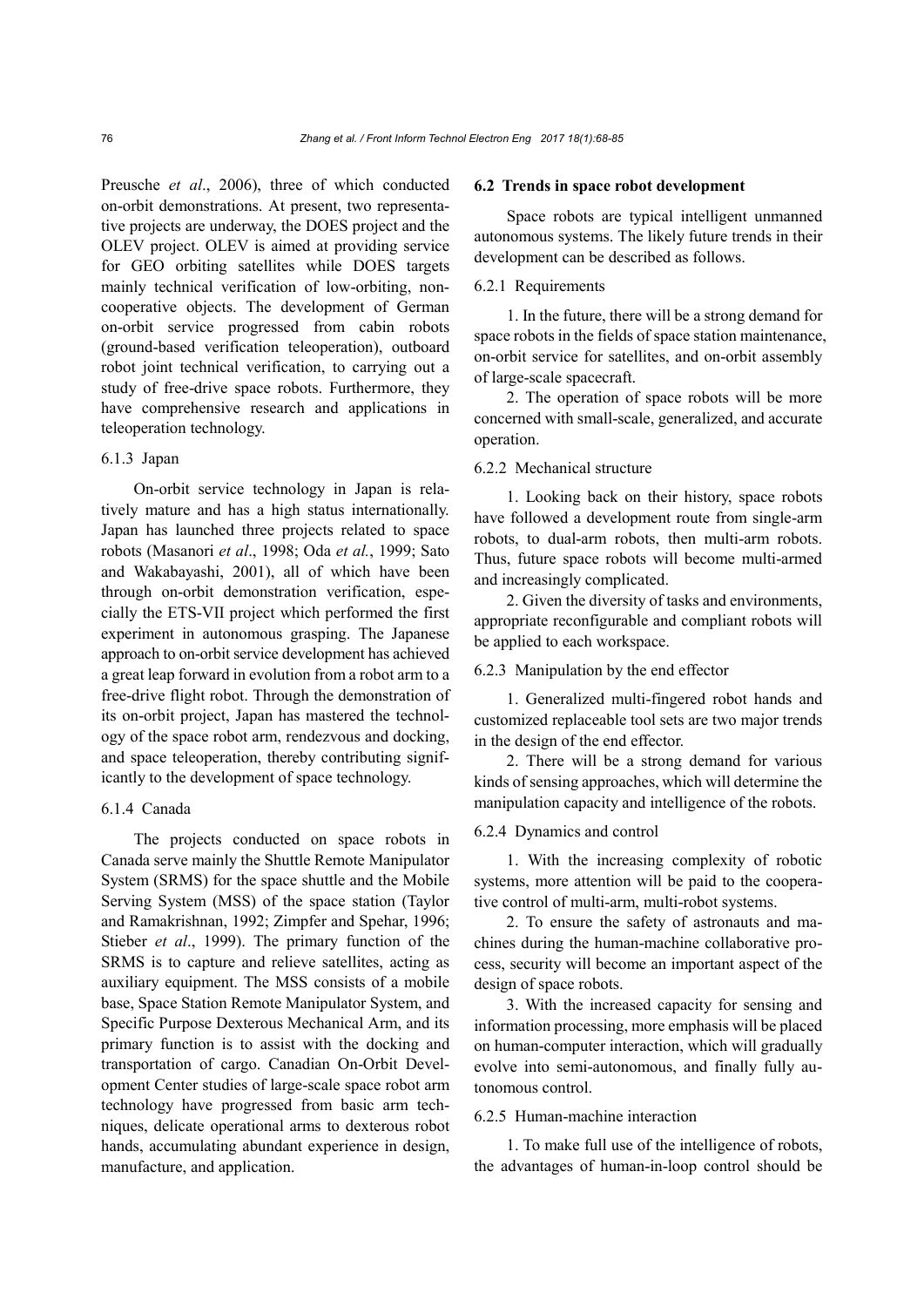explored. A robot control system should be compatible with various human-machine interaction approaches and multi-modal interactions.

2. Natural and flexible are the characteristics of the new generation of human-computer interaction methods. This will promote human-oriented, flexible human-machine interaction methods, such as voice, wearable equipment, and EMG.

# 6.2.6 Modeling and experimentation

Because of the lower cost, experiments with space robots will be carried out on the ground with a gravity condition of 1*g*. Industrial robots will be used to verify key robotic techniques, taking into account the equivalence of space and ground robots.

In space exploration, future research will focus on multi-robot coordinative control with autonomous decision making for on-orbit operation, deep learning for space robots with a large time delay and remote operation techniques by means of depth of immersion, as well as autonomous recognition and reconstruction techniques for next-generation modular and replaceable intelligent aerospace systems. The above techniques will provide invaluable support for constructing autonomously operating unmanned scientific research stations on the lunar surface.

# **7 Trends in marine robot development**

The trends in development for next-generation marine robots will be determined and influenced by application demands and related technical advances. In this paper, we will describe the trends in the development of marine robots in terms of the platform and intelligence.

## **7.1 Trends in marine robot platform development**

Given the advances in marine robots, their applications in various missions relating to ocean exploration and exploitation are booming. However, harsh ocean environments bring great challenges, and marine robot platforms need to be reliable enough to perform their tasks safely. With the advances in general robotic techniques, the techniques relating to marine robots are becoming increasingly mature, and robot reliability is improving. The following four development trends can be identified for marine robots.

#### 7.1.1 Long endurance marine robots

A typical application for marine robots is to observe the ocean and collect all kinds of scientific data. This usually requires the robots to be able to survey the ocean in a large spatial scale and long temporal scale. Several types of long endurance marine robot platforms have been developing rapidly in recent years. The design of drive modes without a propeller is a hot topic. Underwater gliders have been developed recently. They use an engine to adjust their buoyancy and wings to generate lift force to enable their gliding motion in the ocean. Wave gliders are also undergoing rapid development. Unlike underwater gliders, wave gliders use surface waves to drive their motion, giving them more endurance than underwater gliders. Recently, mobile ocean sensor networks combined with multiple underwater gliders have received significant attention and have been used in a number of ocean observation missions around the world. Aside from decreasing on board power consumption, some new energy harvesting techniques such as thermal engines are being developed to further increase the endurance of marine robots. In the future, with advances in power supply technology, marine robots will have longer operational endurance, based partly on the use of environmental energy such as solar, currents, waves, and biology.

## 7.1.2 Hybrid marine robots

Marine environments are very complex, and marine robot missions are varied. There is no one type of marine robot that can accomplish all kinds of missions. Each type of marine robot platform has its specific application field and limitations. Therefore, hybrid marine robots, which combine the features and capabilities of different types of robots, have become a new development trend. The Nereus is a hybrid marine robot used to explore the Mariana Trench. It was developed by the Woods Hole Oceanographic Institute, MA, USA. It is a hybrid remotely operated vehicle (ROV), which combines the advantages of a ROV and an autonomous underwater vehicle (AUV) through changing its operating mode. Based on the AUV mode, it can carry out light interventions with the manipulator and optical fibres. In China, the Shenyang Institute of Automation at the Chinese Academy of Sciences has also developed a hybrid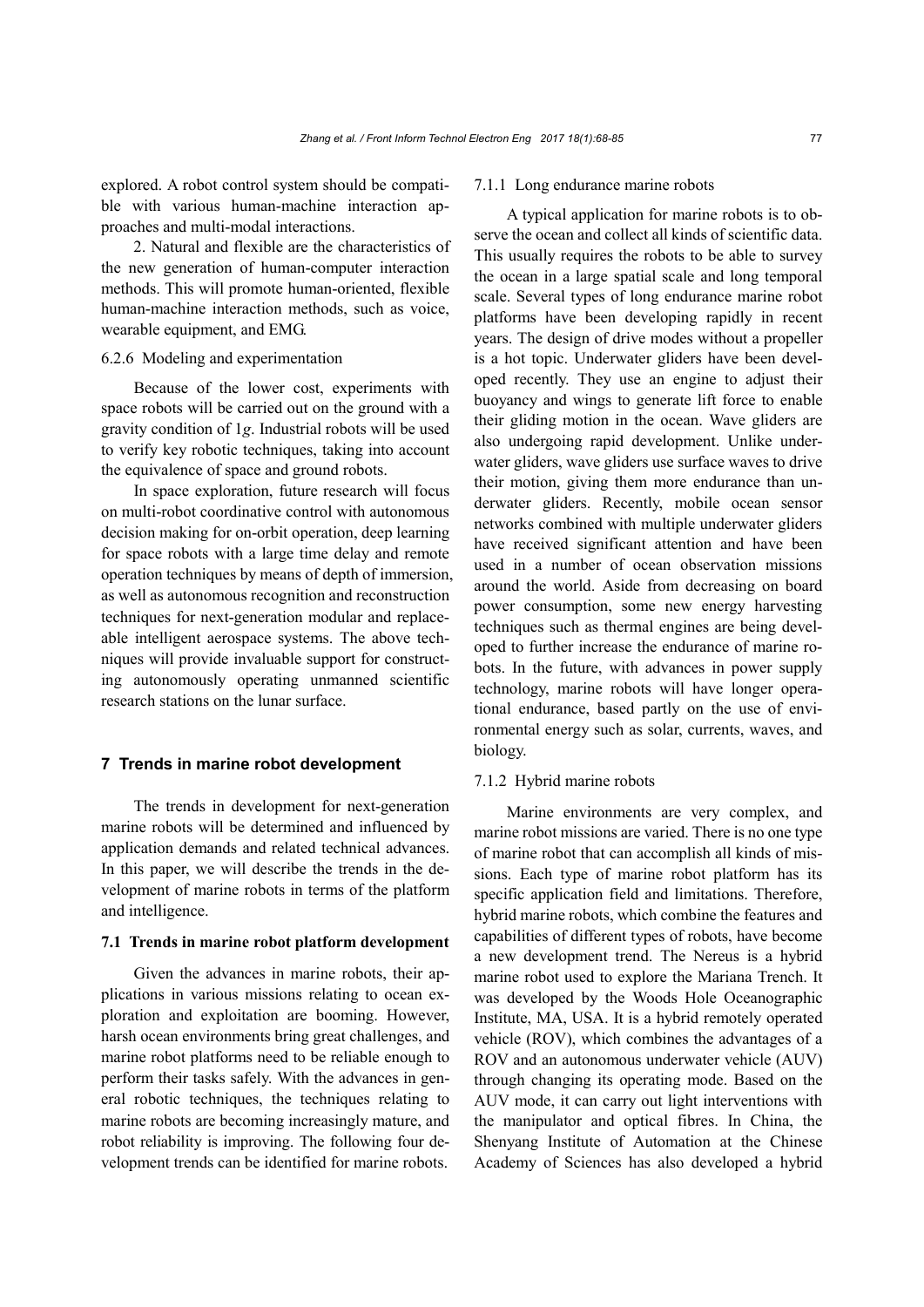marine robot for polar exploration. The Arctic ARV (Autonomous and Remotely Operated Underwater Vehicle) can move under the sea ice as an AUV according to the mission program. When something of interest is found, it can be switched to ROV mode to operate remotely by optical fibre. Thus, in one dive, the Arctic ARV can execute a task in a hybrid manner. Recently, in addition to the hybrid AUV and ROV, other marine robots combining an unmanned surface vehicle (USV) and an AUV, a UAV and an AUV, and gliders and AUVs have been developed. In the near future, there will be more types of hybrid marine robots developed to meet the requirements of ocean survey.

## 7.1.3 Fine intervention marine robot

A number of missions such as underwater intervention or construction require marine robots to perform complicated and fine tasks in complex underwater structures. These require marine robot platforms to be able to resist various types of disturbances and have good manoeuvrability. Some advanced techniques such as dexterous fingers with force and tactile sensing, which have been employed by other field robotic systems, will be integrated into marine robots to make them 'skilled workers'.

## 7.1.4 Biomimetic marine robots

The development of biomimetic marine robots that imitate the behavior or mechanisms of marine animals, has always been a trend in the development of marine robots. A variety of [biomimetic](http://www.jukuu.com/show-biomimetic-0.html) marine robot platforms such as robotic fish, crabs, snakes, and turtles have been developed. However, most have not been applied because their capabilities are not good enough to satisfy the requirements of practical applications. In the future, biomimetic marine robots will be employed in many practical applications, following advancements in techniques in areas of new materials, new energy, and new sensors.

# **7.2 Trends in marine robot intelligence development**

Generally, the autonomous performance of a robot depends on cognition, control, and swarm intelligence. This holds true for marine robots. In Fig. 4, these three evaluation metrics are further divided into several levels according to the development of marine robots and the history of AI.

Scientists and engineers working on marine robots have focused on the capabilities in autonomous control in recent decades and great progress has been made along the 'autonomous control' axis (Fig. 4).



**Fig. 4 Evaluation metrics for marine robots (SLAM: simultaneous localization and mapping)**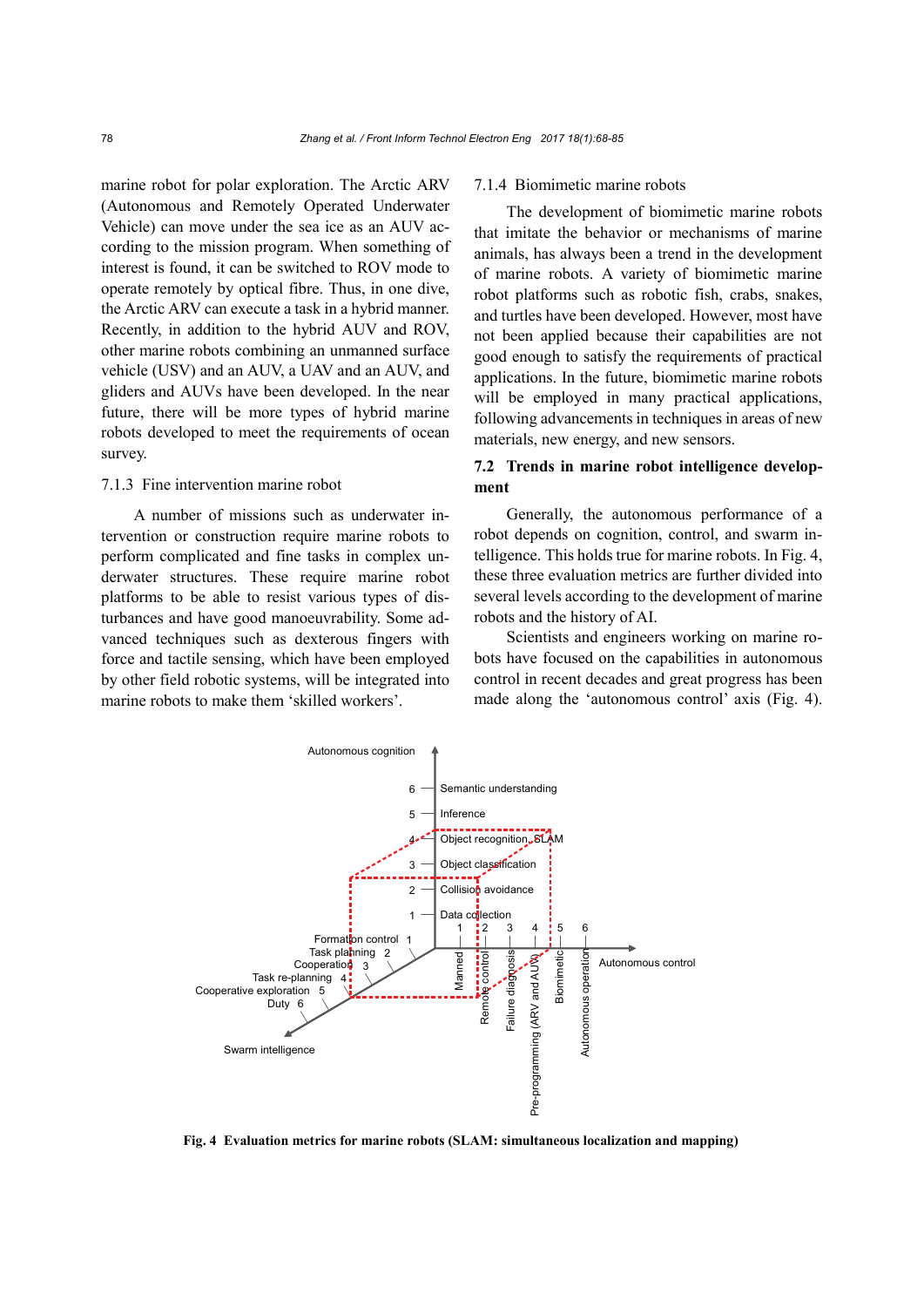Though manned submarines were proposed by Bourne in 1578 and brought into service by van Drebbel in 1620, it was soon recognized that unmanned marine robots would be more appropriate for many underwater tasks. The first ROV project was launched by the U.S. Navy in 1958, with the goal of building an underwater salvage device that could be controlled through a tether cable. The first AUV, SPURV, was developed by the Applied Physics Laboratory, University of Washington, USA in 1957. The SPURV AUV was built for studying the diffusion and acoustic transmission of submarines. Though the AUV was proposed at almost the same time as the ROV, progress in its level of autonomy has largely been blocked by the limitations of AI, control technology, and sensing. The outcome of this is that ROVs and AUVs always coexist in the sea, yet they work in different situations. For example, an ROV is appropriate for local and precise field operations such as underwater engineering, while an AUV is usually more appropriate for large-scale survey tasks such as long-range search and detection. The relative independence of AUVs and ROVs will last a long time before the essential breakthrough occurs in the areas of autonomous cognition and control.

The autonomous environmental cognition ability of marine robots can be ranked according to the following six levels: basic data collection and mechanical collision avoidance, object classification, recognition, simultaneous localization and mapping (SLAM), inference and semantic understanding. Almost all marine robots, no matter whether they are ROVs or AUVs, are equipped with several kinds of sensors to collect environmental data, such as forward sonar, side scan sonar, and altimeters. However, not all are capable of extracting valuable information from the data. It is reported that the REMUS and the Bluefin, which have been adopted by the U.S. Navy, are able to avoid possible collisions and to recognize specific objects. However, even with typical mine detection tasks, there are still many problems needing to be solved. In future, marine robots should be able to infer the existence of unknown objects based on other known environmental information and prior knowledge.

Swarm intelligence depends on communication networks. In the case of ground or air, wireless communication networks lead to problems of optimization such as formation and cooperation. However, it is different in the case of marine robots, because of the rapid signal degradation in acoustic communications. The ranking standards listed along the 'swarm intelligence' axis in Fig. 4 are common for other field robots. For example, the problems of formation control, task planning, cooperation, task re-planning, and cooperative exploration apply to both ground vehicles and unmanned air vehicles. 'Duty' means that the marine robots understand the tasks, allocate them to each member autonomously, and solve the problem by themselves. As discussed above, the key problem with marine robots is acoustic signal degradation and delay. Even formation control and cooperation under such weak communication conditions are still at the academic research stage.

The hope is that a marine robot's actions will be as swift as those of a fish, and its intelligence comparable to that of a human. We are sure that marine robots will achieve practical status in the near future with advances in control, cognition, and swarm intelligence.

# **8 Trends in the development of unmanned workshops/intelligent plants**

In the past 30 years, China's industrialization has made remarkable progress and contributed greatly to global economic growth. Because the industrialization process has been accompanied by progress in informatization (Fig. 5), it is neither feasible nor necessary for China to follow a traditional development pattern, i.e., realizing industrialization first and then informatization. China should grasp the tremendous historic opportunity brought about by the rapid development in information and communication technology (ICT). Two historical processes (informatization and industrialization) are progressing together in China.

With the progress in world trade and globalization and the development of ICT and industrial technology, manufacturing patterns and technology are facing a turning point. Many developed or developing countries have published their national strategies supporting their economic transformation, including: (1) integration of Industrialization & Informatization (iI&I) and Manufacturing 2025 in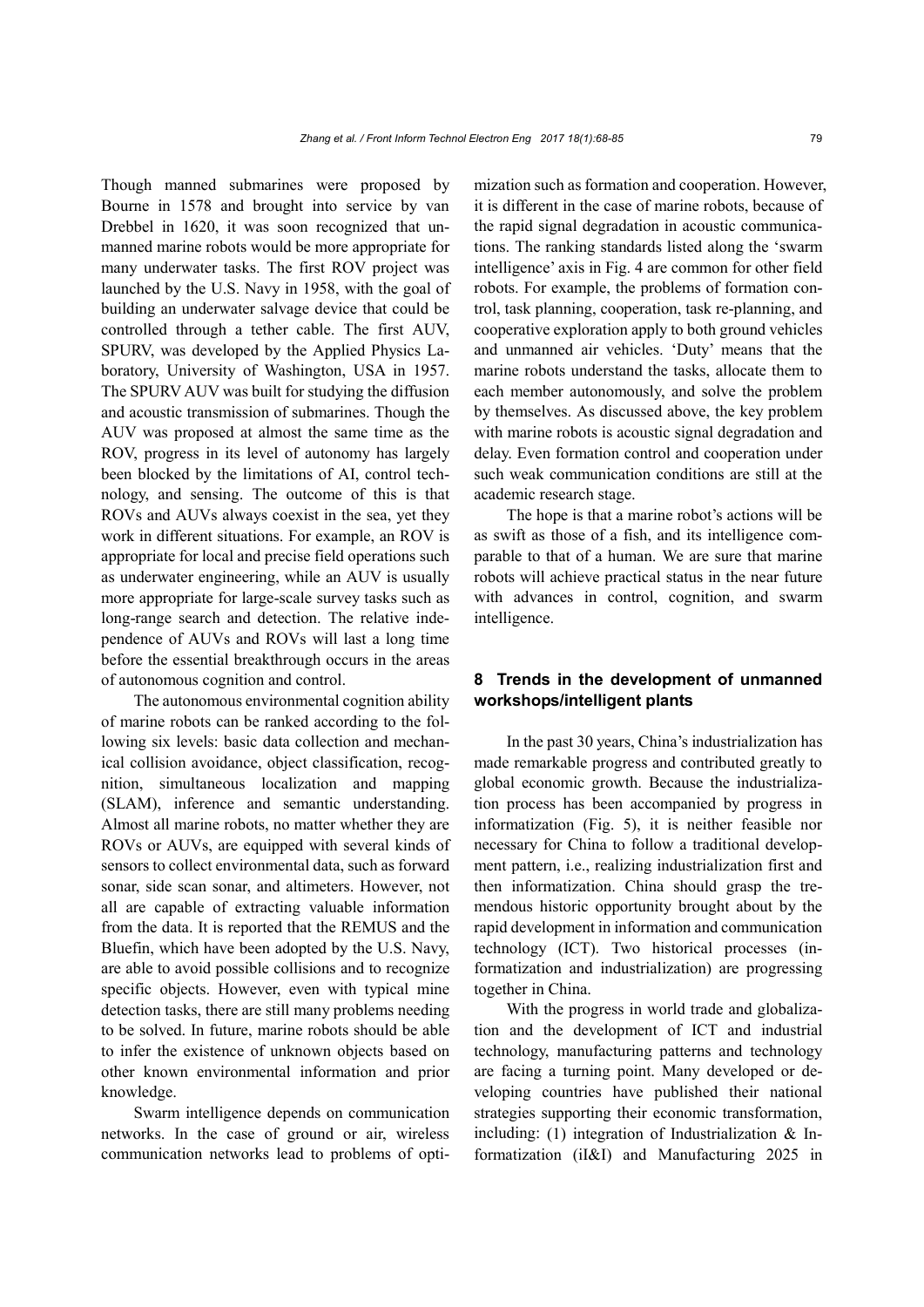China; (2) Industry 4.0 for Germany; (3) reindustrialization and industrial Internet for the USA.



**Fig. 5 The process of industrialization and technology** 

Faced with the current complicated international and domestic economic situations and trends, iI&I with smart manufacturing is a strategy critical for the survival and long-term sustainability of Chinese enterprises. The iI&I in Chinese enterprises has its own characteristics. According to China's industrialization and ICT application status and shortcomings, in-depth exploration and practices should be initiated. To support transformation, standardization is an important part of China's manufacturing and technology development strategy, which includes several activities: (1) introducing and translating ISO/IEC standards into Chinese, (2) developing sets of technical standards, (3) developing standard frameworks for industrial enterprises, and (4) developing management architecture and related management standards.

To identify developing trends in smart manufacturing, classifying and positioning all related standards, and describing relationships among standards clusters, three reports have been introduced into the reference models.

As shown in Fig. 6a, based on the ARC Advisory Group's model for collaboration manufacturing management (ARC Advisory Group, 2002) and ISA95's Enterprise-Control System Integration hierarchical model (Barkmeyer, 1996), NIST describes a smart manufacturing ecosystem (Lu *et al*., 2016). The reference architecture model for Industry 4.0 is shown in Fig. 6b (DIN, 2016). To realize the Chinese Manufacturing 2025 national strategy, the Ministry of Industry and Information Technology of China (MIIT) and the Standardization Administration of China (SAC) published a joint report entitled 'National Smart Manufacturing Standards Architecture Construction Guidance'. In this report, based on the Smart Manufacturing Standardization Reference Model of China (MIIT and SAC, 2015) (Fig. 6c), to realize the Chinese Manufacturing 2025 national strategy, the unmanned workshop/intelligent plant will become the most important carrier. In each plant, all processes are predicted to be operated by computer-controlled robots, computer numerical control machining equipment, unmanned transport trucks, and automated warehouse equipment.

Although the three reports share some common ideas and similar concepts and elements, it is necessary to develop a general reference model for smart manufacturing standardization:

1. A generalized reference model is needed to link these reference models together to realize interoperation among them.

2. In these reference models, standards are located in every dimension. Developing and using these standards covers two or three dimensions, which have not been discussed in detail, especially in the NIST report.

3. There are different viewpoints for standards development and implementation, so combining them is a significant challenge.

4. For a manufacturing company, it is necessary to accept and apply a standard framework as a whole to support its smart manufacturing program. Thus, a system is required to describe standard clusters.

The biggest changes to the factory of the future will also come from information technology. The unmanned workshop/intelligent plant will strengthen information management services by using the Internet of Things technology and monitoring technology, improving production process controllability, reducing the production line of human intervention, as well as introducing reasonable planning scheduling. At the same time, a set of intelligent instruments and systems and other technologies will continue to appear with continuous developments in industry and technology, such as computer-aided design. Simulation technologies will reduce the time and cost of bringing new products to market and advanced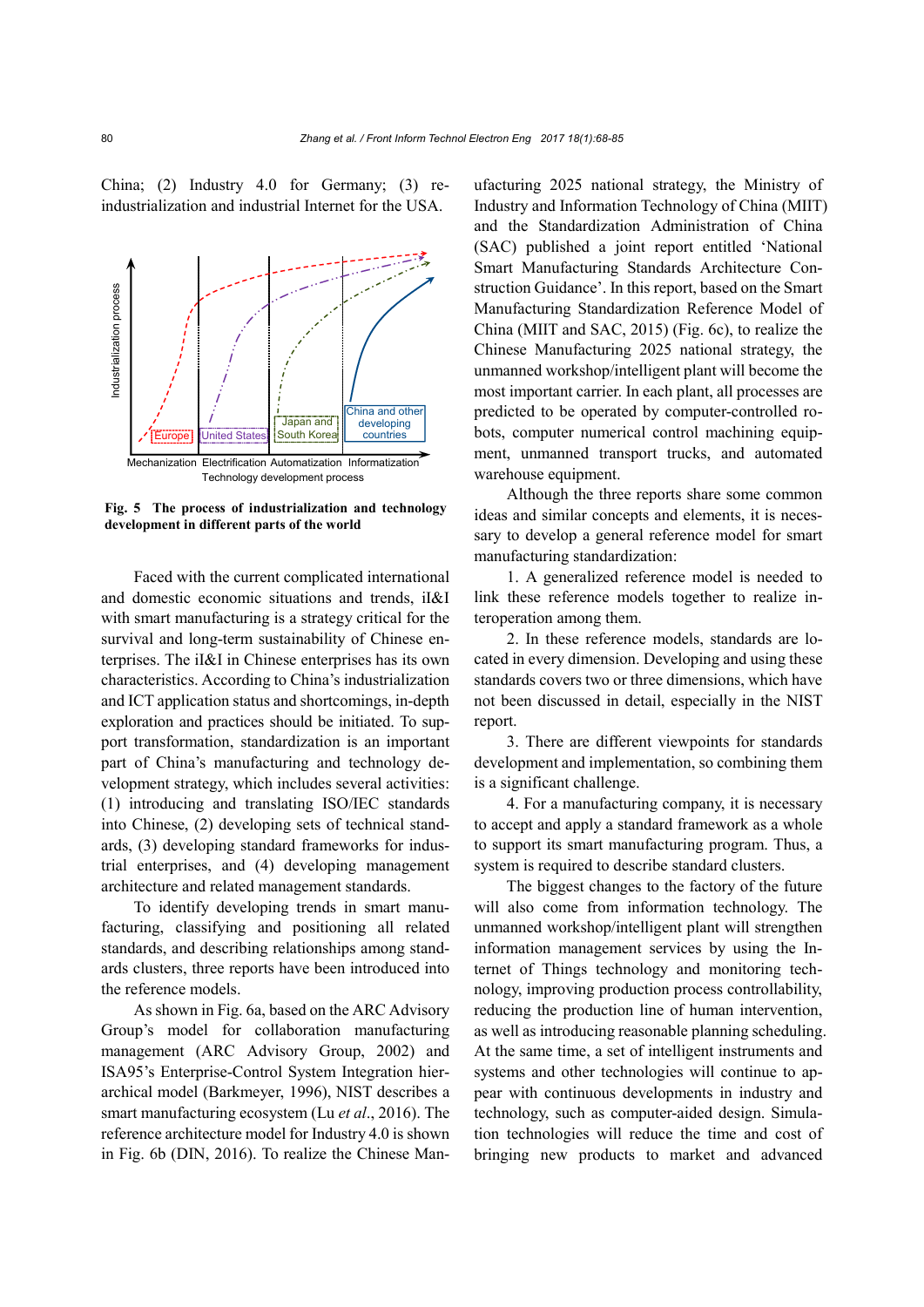

**Fig. 6 Smart manufacturing reference architectures: (a) smart manufacturing ecosystem of NIST (Lu** *et al***., 2016); (b) reference architecture model for Industry 4.0 (DIN, 2016); (c) smart manufacturing standardization reference model of China (MIIT and SAC, 2015)**

robotics technology will make automation cheaper and more flexible.

From the above discussion we have created a high-level architecture for the unmanned workshops/ intelligent plants (Fig. 7). The components of this architecture are identified as man-machine fusion, hybrid virtual and reality technique, distribution and centralization, and defining common terminology

used throughout this section. The proposed theoretical model can be divided into four spaces: device-level manufacturing space, unit-level manufacturing space, cross-layer manufacturing space, and cross-domain production cyberspace. The focus of the technologies in each space reflects the important problems to be solved for unmanned workshops/ intelligent plants in that space.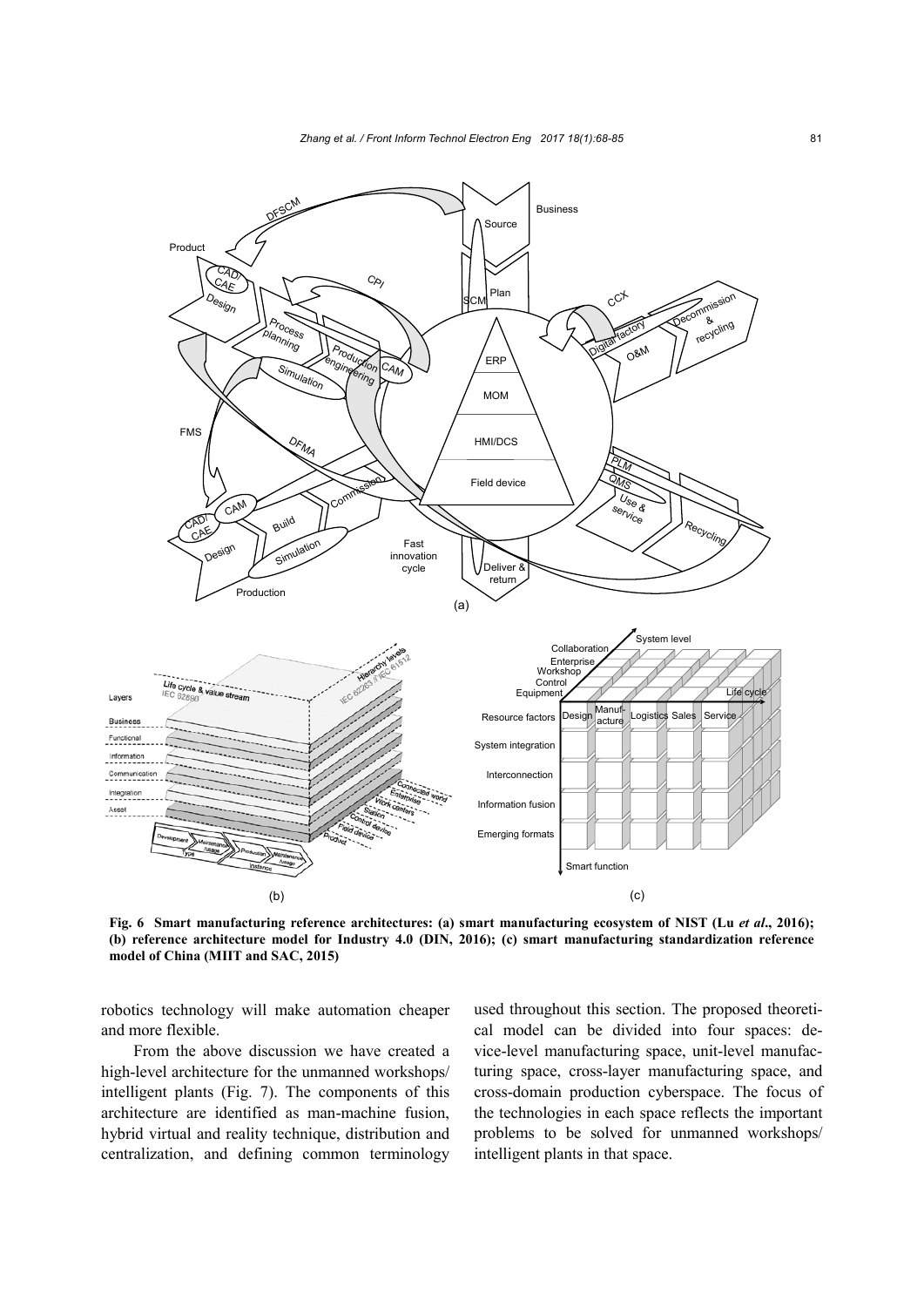

**Fig. 7 Unmanned workshop/intelligent plant hierarchy**

# **9 Conclusions**

In this paper, we have described the trends in the development of intelligent unmanned autonomous systems with regard to seven aspects: technology applications of AI for intelligent unmanned autonomous systems, unmanned vehicles, unmanned aerial vehicles, service robots, space robots, marine robots, and unmanned workshops/intelligent plants. We hope these trends and predictions will be realized in the near future. The world will be changed for the better and human life will be improved by means of intelligent unmanned autonomous systems.

#### **References**

- Abadi, M., Agarwal, A., Barham, P., *et al*., 2016. TensorFlow: large-scale machine learning on heterogeneous systems. arXiv:1603.04467.
- Akin, D.L., Bowden, M.L., 2003. Human-robotic hybrids for deep space EVA: the space construction and orbital utility transport concept. AIAA Space, p.1-11.
- Albu-Schaffer, A., Bertleff, W., Rebele, B., *et al*., 2006. ROKVISS—robotics component verification on ISS current experimental results on parameter identification. IEEE Int. Conf. on Robotics and Automation, p.3879- 3885. http://dx.doi.org/10.1109/ROBOT.2006.1642296
- ARC Advisory Group, 2002. Collaborative Manufacturing Management Strategies. https://www.arcweb.com/
- Bacha, A., Bauman, C., Faruque, R., *et al*., 2008. Odin: Team VictorTango's entry in the DARPA urban challenge. *J. Field Robot.*, **25**(8):467-492.

http://dx.doi.org/10.1002/rob.20248

Barkmeyer, E.J., Christopher, N., Feng, S.C., *et al.*, 1996. SIMA Reference Architecture Part 1: Activity Models. NISTIR 5939. National Institute of Standards and Technology, Gaithersburg.

- Brockman, G., Cheung, V., Pettersson, L., *et al*., 2016. OpenAI Gym. arXiv:1606.01540.
- Canis, B., 2015. Unmanned aircraft systems (UAS): commercial outlook for a new industry. Congressional Research Service, 7-5700.
- Chao, H.Y., Cao, Y.C., Chen, Y.Q., 2010. Autopilots for small unmanned aerial vehicles: a survey. *Int. J. Contr. Automat. Syst.*, **8**(1):36-44.

http://dx.doi.org/10.1007/s12555-010-0105-z

- Chase, M.S., Gunness, K., Morris, L.J., *et al*., 2015. Emerging trends in China's development of unmanned systems. Research Reports: RR-990-OSD, RAND Corp., Santa Monica. Available from http://www.rand.org/pubs/ research\_reports/RR990.html
- Chetlur, S., Woolley, C., Vandermersch, P., *et al*., 2014. cuDNN: efficient primitives for deep learning. arXiv: 1410.0759.
- Cusumano, F., Lampariello, R., Hirzinger, G., 2004. Development of tele-operation control for a free-floating robot during the grasping of a tumbling target. Inte. Conf. on Intelligent Manipulation and Grasping, p.1-6.
- Debus, T.J., Dougherty, S.P., 2009. Overview and performance of the front-end robotics enabling near-term demonstration (FREND) robotic arm. AIAA Infotech @Aerospace Conf., p.1-12.
	- http://dx.doi.org/10.2514/6.2009-1870
- DIN, 2016. German standardization roadmap industry 4.0, Version 2. http://www.din.de/de
- Fang, Z., Yang, S.C., Jain, S., *et al*., 2017. Robust autonomous flight in constrained and visually degraded shipboard environments. *J. Field Robot.*, **34**(1):25-52. http://dx.doi.org/10.1002/rob.21670
- Feng, W.W., 2013. Intelligent remote control car Anki Drive. Available from http://www.leiphone.com/news/201406/ anki-drive-open.html (in Chinese).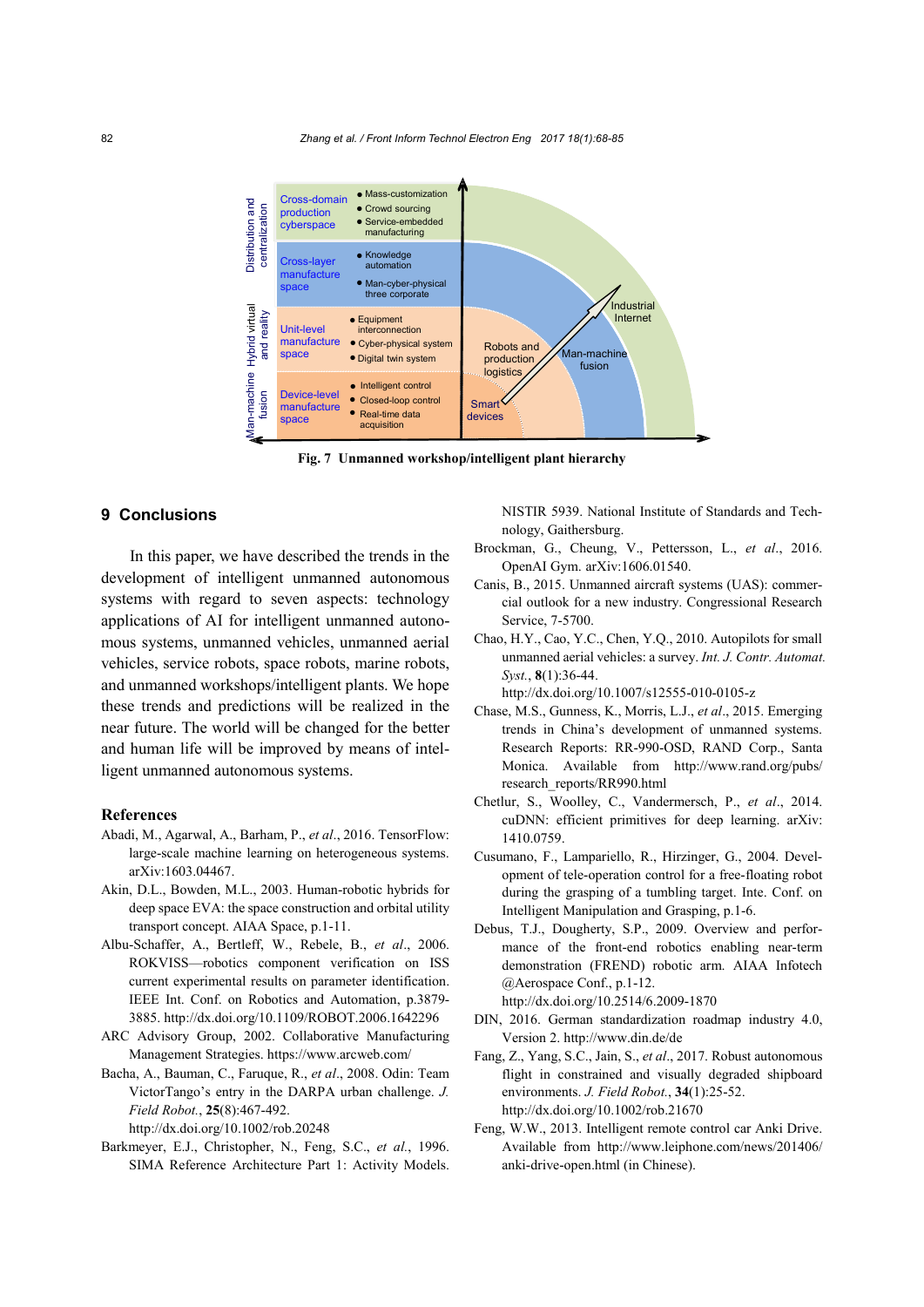- Flores-Abad, A., Ma, O., Pham, K., 2013. A review of robotics technologies for on-orbit services. ADA576377, Defense Technical Information Center, Fort Belvoir.
- Funahashi, K., Nakamura, Y., 1993. Approximation of dynamical systems by continuous time recurrent neural networks. *Neur. Netw.*, **6**(6):801-806.

http://dx.doi.org/10.1016/S0893-6080(05)80125-X

Girshick, R., 2015. Fast R-CNN. IEEE Int. Conf. on Computer Vision, p.1440-1448.

http://dx.doi.org/10.1109/ICCV.2015.169

Girshick, R., Donahue, J., Darrell, T., *et al*., 2014. Rich feature hierarchies for accurate object detection and semantic segmentation. IEEE Conf. on Computer Vision and Pattern Recognition, p.580-587.

http://dx.doi.org/10.1109/CVPR.2014.81

Graves, A., Mohamed, A., Hinton, G.E., 2013. Speech recognition with deep recurrent neural networks. IEEE Int. Conf. on Acoustics, Speech and Signal Processing, p.6645-6649.

http://dx.doi.org/10.1109/ICASSP.2013.6638947

- Guizzo, E., 2011. How Google's self-driving car works. IEEE Spectrum Online.
- Gupta, S.G., Ghonge, M.M., Jawandhiya, P.M., 2013. Review of unmanned aircraft system (UAS). *Int. J. Adv. Res. Comput. Eng. Technol.*, **2**:1646-1658.
- Harris, S., 2012. Out of the Loop: the human free future of unmanned aerial vehicles. Hoover Institution, Stanford University, USA.
- Heinrich, J., Silver, D., 2016. Deep reinforcement learning from self-play in imperfect information games. arXiv: 1603.01121.
- Hirzinger, G., Brunner, B., Dietrich, J., *et al*., 1994. ROTEXthe first remotely controlled robot in space. IEEE Int. Conf. on Robotics and Automation, p.2604-2611. http://dx.doi.org/10.1109/ROBOT.1994.351121

Hoc, J.M., 2000. From human-machine interaction to humanmachine cooperation. *Ergonomics*, **43**(7):833-843. http://dx.doi.org/10.1080/001401300409044

Hochreiter, S., Schmidhuber, J., 1997. Long short-term memory. *Neur. Comput.*, **9**(8):1735-1780. http://dx.doi.org/10.1162/neco.1997.9.8.1735

Hong, Y.B., Sun, R.C., Lin, R., *et al*., 2014. Mopping module design and experiments of a multifunction floor cleaning robot. 11th World Congress on Intelligent Control and Automation, p.5097-5102. http://dx.doi.org/10.1109/WCICA.2014.7053581

- Hsu, K., Murray, C., Cook, J., *et al*., 2013. China's military unmanned aerial vehicle industry. US-China Economic and Security Review Commission, Washington D.C.
- Hu, M.H., Liu, J.H., Chen, D.S., *et al*., 2013. Multifunctional nursing bed with bed and chair integration—the dream of living in bed for the elderly. *Technol. Appl. Robot.*, **2013**(2):42-46 (in Chinese).
- Huang, P.S., He, X.D., Gao, J.F., *et al*., 2013. Learning deep structured semantic models for web search using clickthrough data. Proc. 22nd ACM Int. Conf. on Information

& Knowledge Management, p.2333-2338. http://dx.doi.org/10.1145/2505515.2505665

- Huang, W.L., Wen, D., Geng, J., *et al*., 2014. Task-specific performance evaluation of UGVs: case studies at the IVFC. *IEEE Trans. Intell. Transp. Syst.*, **15**(5):1969- 1979. http://dx.doi.org/10.1109/TITS.2014.2308540
- Huang, Y., Wu, J., Liu, C.M., *et al*., 2010. Overview and key technologies of autonomous vehicles. *Ordn. Ind. Autom.*, **29**(11):8-13 (in Chinese).

http://dx.doi.org/10.3969/j.issn.1006-1576.2010.11.004

Hubel, D.H., Wiesel, T.N., 1962. Receptive fields, binocular interaction and functional architecture in the cat's visual cortex. *J. Physiol.*, **160**(1):106-154. http://dx.doi.org/10.1113/jphysiol.1962.sp006837

Jia, Y.Q., Shelhamer, E., Donahue, J., *et al*., 2014. Caffe: convolutional architecture for fast feature embedding. Proc. 22nd ACM Int. Conf. on Multimedia, p.675-678. http://dx.doi.org/10.1145/2647868.2654889

Kandaswamy, I., Xia, T., Kazanzides, P., 2014. Strategies and models for cutting satellite insulation in telerobotic servicing missions. IEEE Haptics Symp., p.467-472. http://dx.doi.org/10.1109/HAPTICS.2014.6775500

Kendoul, F., 2012. Survey of advances in guidance, navigation, and control of unmanned rotorcraft systems. *J. Field Robot.*, **29**(2):315-378.

http://dx.doi.org/10.1002/rob.20414

- Krizhevsky, A., Sutskever, I., Hinton, G.E., 2012. ImageNet classification with deep convolutional neural networks. Advances in Neural Information Processing Systems, p.1097-1105.
- Kuiken, T.A., Li, G.L., Lock, B.A., *et al*., 2009. Targeted muscle reinnervation for real-time myoelectric control of multifunction artificial arms. *JAMA*, **301**(6):619-628. http://dx.doi.org/10.1001/jama.2009.116

Landzettel, K., Preusche, C., Albu-Schaffer, A., *et al*., 2006. Robotic on-orbit servicing—DLR's experience and perspective. IEEE/RSJ Int. Conf. on Intelligent Robots and Systems, p.4587-4594. http://dx.doi.org/10.1109/IROS.2006.282164

LeCun, Y., Bengio, Y., 1995. Convolutional networks for images, speech, and time series. *In*: Arbib, M.A. (Ed.) The Handbook of Brain Theory and Neural Networks. MIT Press, Cambridge, p.255-258.

LeCun, Y., Bengio, Y., Hinton, G., 2015. Deep learning. *Nature*, **521**(7553):436-444. http://dx.doi.org/10.1038/nature14539

- Lillicrap, T.P., Hunt, J.J., Pritzel, A., *et al*., 2015. Continuous control with deep reinforcement learning. arXiv:1509. 02971.
- Long, A.M., Richards, M.G., Hasting, D.E., 2007. On-orbit servicing: a new value proposition for satellite design and operation. *J. Spacecr. Rock.*, **44**(4):964-976. http://dx.doi.org/10.2514/1.27117
- Lu, Y., Morris, K.C., Frechette, S., 2016. Current Standards Landscape for Smart Manufacturing Systems. NISTIR 8107, National Institute of Standards and Technology,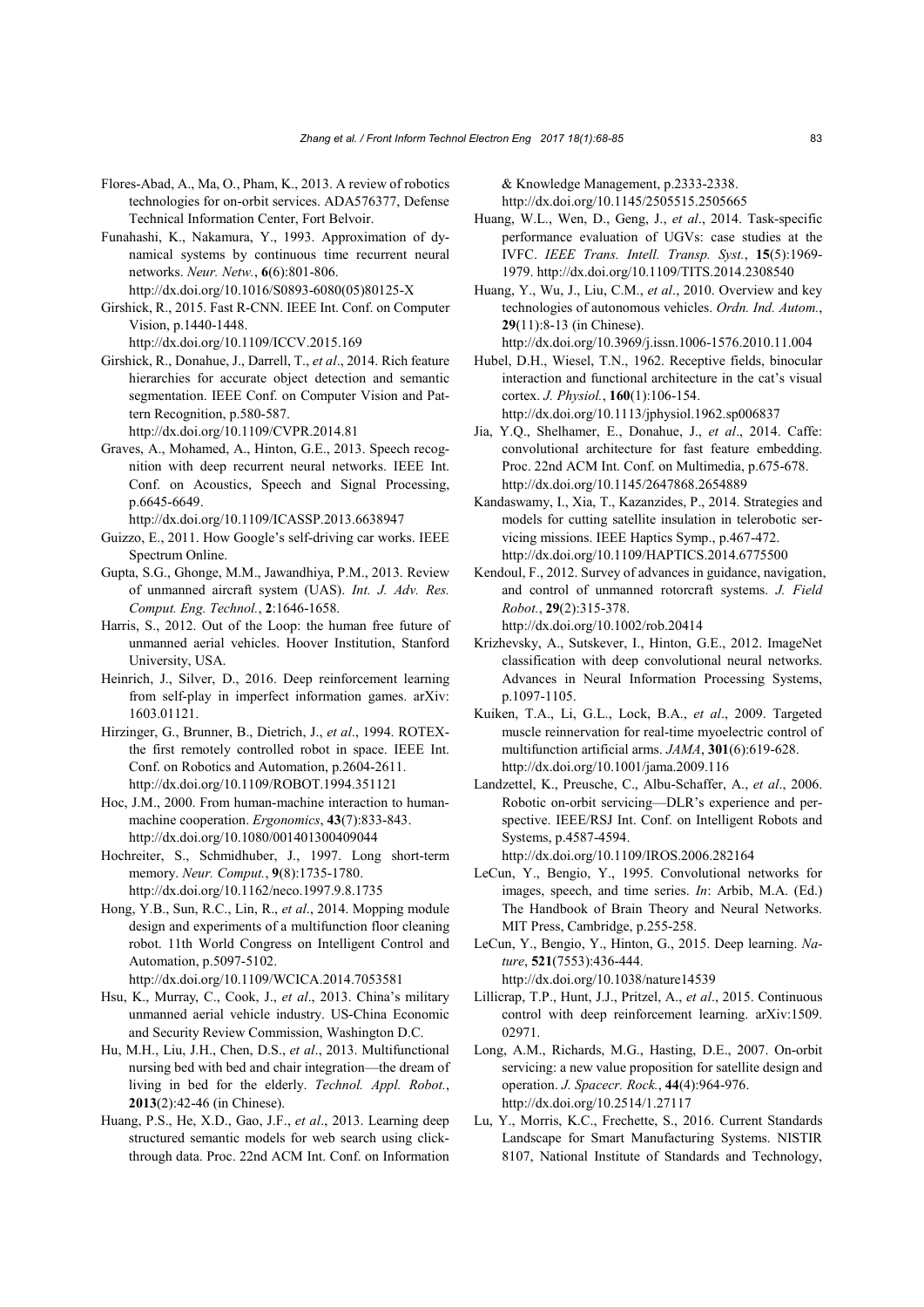Gaithersburg. http://dx.doi.org/10.6028/NIST.IR.8107

- Luong, M.T., Pham, H., Manning, C.D., 2015. Effective approaches to attention based neural machine translation. arXiv:1508.04025.
- Ma, L., Xue, J.R., Kawabata, K., *et al*., 2015. Efficient sampling-based motion planning for on-road autonomous driving. *IEEE Trans. Intell. Transp. Syst.*, **16**(4):1-16. http://dx.doi.org/10.1109/TITS.2015.2389215
- Markoff, J., 2010. Google cars drive themselves. New York Times.
- Martinez, R.V., Fish, C.R., Chen, X., *et al*., 2012. Elastomeric origami: programmable paper-elastomer composites as pneumatic actuators. *Adv. Funct. Mater.*, **22**(7):1376- 1384. http://dx.doi.org/10.1002/adfm.201102978
- Masanori, N., Chikara, H., Yasuo, I., *et al*., 1998. Results of the manipulator flight demonstration (MFD) flight operation. spaceOp98, p.1-7.
- Maza, I., Kondak, K., Bernard, M., *et al*., 2010. Multi-UAV cooperation and control for load transportation and deployment. *J. Intell. Robot. Syst.*, **57**:417-449. http://dx.doi.org/10.1007/s10846-009-9352-8
- Merino, L., Caballero, F., Martínez-de Dios, J.R., *et al*., 2006. A cooperative perception system for multiple UAVs: application to automatic detection of forest fires. *J. Field Robot.*, **23**(3-4):165-184.

http://dx.doi.org/10.1002/rob.20108

- Mikolov, T., Karafiát, M., Burget, L., *et al*., 2010. Recurrent neural network based language model. INTERSPEECH, p.1045-1048.
- Ministry of Industry and Information Technology of China (MIIT), Standardization Administration of China (SAC), 2015. National Smart Manufacturing Standards Architecture Construction Guidance (in Chinese).
- Mnih, V., Kavukcuoglu, K., Silver, D., *et al*., 2013. Playing Atari with deep reinforcement learning. arXiv:1312.5602.
- Mnih, V., Heess, N., Graves, A., *et al*., 2014. Recurrent models of visual attention. Advances in Neural Information Processing Systems, p.2204-2212.
- Montemerlo, M., Becker, J., Bhat, S., *et al*., 2008. Junior: the Stanford entry in the urban challenge. *J. Field Robotics*, **25**(9):569-597. http://dx.doi.org/10.1002/rob.20258
- Nagaty, A., Saeedi, S., Thibault, C., *et al*., 2013. Control and navigation framework for quadrotor helicopters. *J. Intell. Robot. Syst*., **70**(1-4):1-12. http://dx.doi.org/10.1007/s10846-012-9789-z
- Obermark, J., Creamer, G., Kelm, B.E., *et al*., 2007. SUMO/ FREND: vision system for autonomous satellite grapple. *SPIE*, **6555**:65550Y.

http://dx.doi.org/10.1117/12.720284

Oda, M., Inaba, N., Fukushima, Y., 1999. Space robot technology experiments on NASDA's ETS-VII satellite. *Adv. Robot.*, **13**(6-8):335-336.

http://dx.doi.org/10.1163/156855399X01585

Office of the Secretary of Defense (OSD), 2002. Unmanned aerial vehicles roadmap, 2002-2027. Department of Defense.

- Office of the Secretary of Defense (OSD), 2005. Unmanned aircraft systems roadmap, 2005-2030. Department of Defense.
- Oh, J., Chockalingam, V., Singh, S., *et al*., 2016. Control of memory, active perception, and action in minecraft. arXiv:1605.09128.
- O'Shea, T.J., Clancy, T.C., 2016. Deep reinforcement learning radio control and signal detection with KeRLym, a Gym RL agent. arXiv:1605.09221.
- Pan, Y.H., 2016. Heading toward artificial intelligence 2.0. *Engineering*, **2**(4):409-413.

http://dx.doi.org/10.1016/J.ENG.2016.04.018

- Preusche, C., Reintsema, D., Landzettel, K., *et al*., 2006. Robotics component verification on ISS ROKVISS - preliminary results for telepresence. IEEE/RSJ Int. Conf. on Intelligent Robots and Systems, p.4595-4601. http://dx.doi.org/10.1109/IROS.2006.282165
- Rathbun, D., Kragelund, S., Pongpunwattana, A., *et al*., 2002. An evolution based path planning algorithm for autonomous motion of a UAV through uncertain environments. 21st Digital Avionics Systems Conf., p.1-12. http://dx.doi.org/10.1109/DASC.2002.1052946
- Rebsamen, B., Guan, C.T., Zhang, H.H., *et al*., 2010. A brain controlled wheelchair to navigate in familiar environments. *IEEE Trans. Neur. Syst. Rehabil. Eng.*, **18**(6):590- 598. http://dx.doi.org/10.1109/TNSRE.2010.2049862
- Ren, J., Gao, X.G., Zheng, J.S., *et al*., 2010. Mission decisionmaking for UAV under dynamic environment. *Syst. Eng. Electron.*, **32**(1):100-103 (in Chinese).
- Ren, S.Q., He, K.M., Girshick, R., *et al*., 2015. Faster R-CNN: towards real-time object detection with region proposal networks. Advances in Neural Information Processing Systems, p.91-99.

Rensink, R.A., 2000. The dynamic representation of scenes. *Vis. Cogn.*, **7**(1-3):17-42. http://dx.doi.org/10.1080/135062800394667

- Sak, H., Senior, A., Beaufays, F., 2014. Long short-term memory recurrent neural network architectures for large scale acoustic modeling. INTERSPEECH, p.338-342.
- Sato, N., Wakabayashi, Y., 2001. JEMRMS design features and topics from testing. Proc. 6th Int. Symp. on Artificial Intelligence and Robotics & Automation in Space, p.1-7.
- Settelmeyer, E., Oesterlin, W., Hartmann, R., *et al*., 1997. The Experimental Servicing Satellite—ESS. Int. Symp. on Space Technology and Science, p.617-621.
- Shepherd, R.F., Ilievski, F., Choi, W., *et al*., 2011. Multigait soft robot. *PNAS*, **108**(51):20400-20403. http://dx.doi.org/10.1073/pnas.1116564108
- Shi, H., Liu, X., 2014. Assessment method for autonomous mobility of UGV in a typical battlefield environment. *Acta Armament.*, **35**(S1):17-24 (in Chinese).
- Simonyan, K., Zisserman, A., 2014. Very deep convolutional networks for large-scale image recognition. arXiv:1409. 1556.
- Stieber, M.E., McKay, M., Vukovich, G., *et al*., 1999. Visionbased sensing and control for space robotics applications.